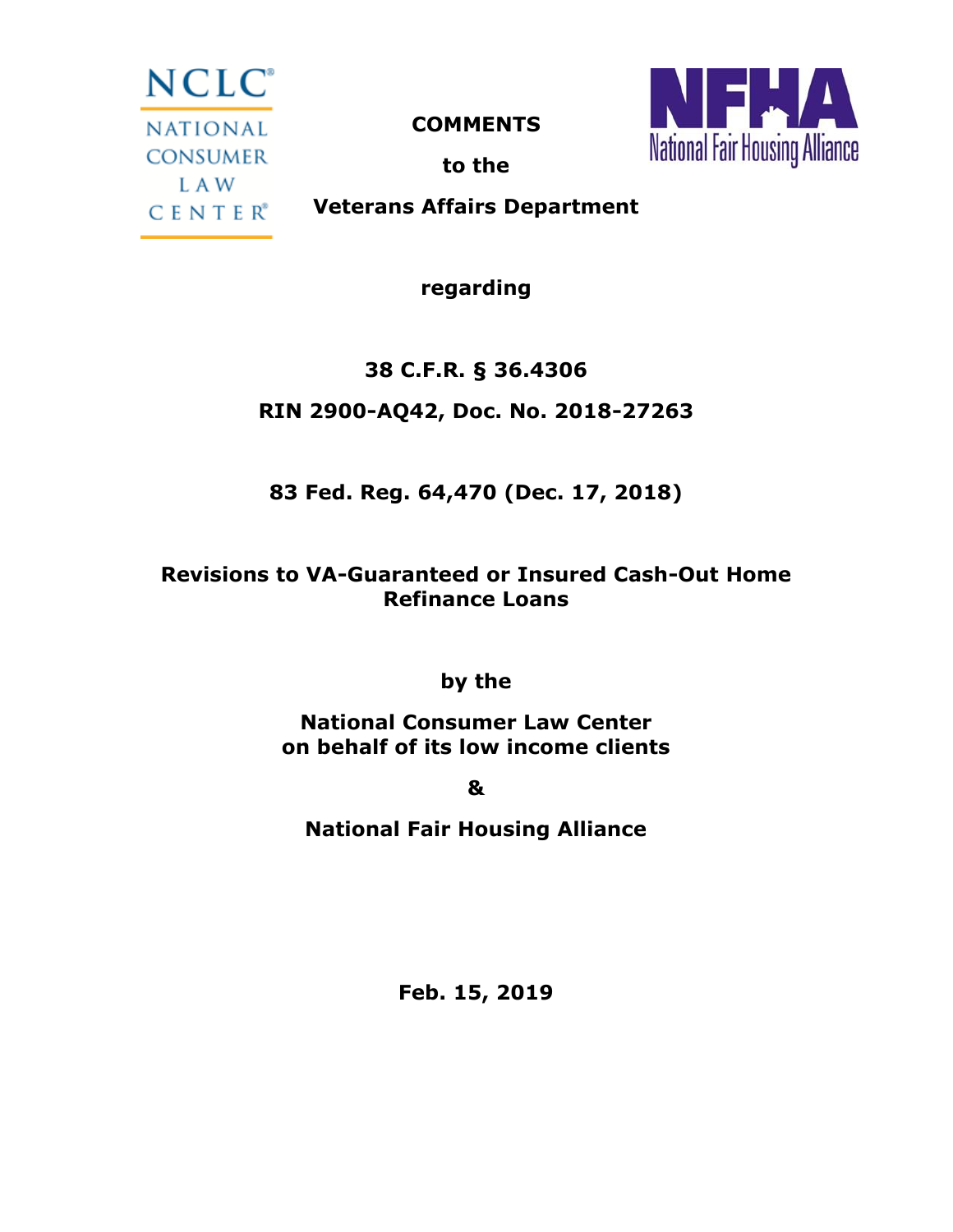### **Table of Contents**

| Summary: The VA's rule change will provide needed protections<br>for veterans but the rule needs refinement to prevent the abuse                                                       |  |  |
|----------------------------------------------------------------------------------------------------------------------------------------------------------------------------------------|--|--|
| 1.                                                                                                                                                                                     |  |  |
|                                                                                                                                                                                        |  |  |
|                                                                                                                                                                                        |  |  |
| The Interim Rule provides important protections but needs<br>2.                                                                                                                        |  |  |
|                                                                                                                                                                                        |  |  |
| 2.2 Recommendations for improving the new anti-churning                                                                                                                                |  |  |
| 2.2.1 Add the VA funding fee to the recoupment<br>requirement, and apply the requirement to all refinancing                                                                            |  |  |
| 2.2.2 Clarify the seasoning requirement by adopting Ginnie                                                                                                                             |  |  |
| 2.2.3                                                                                                                                                                                  |  |  |
|                                                                                                                                                                                        |  |  |
| 2.2.3.2 Eliminating mortgage insurance should only qualify<br>as a net tangible benefit if the interest rate on the new loan<br>is the same or less than the rate on the old loan.  11 |  |  |
| 2.2.3.3 Refinancing into a loan with a 90 percent or lower<br>LTV should not qualify as a benefit.  12                                                                                 |  |  |
| Apply the discount point restrictions to all rate<br>2.2.4                                                                                                                             |  |  |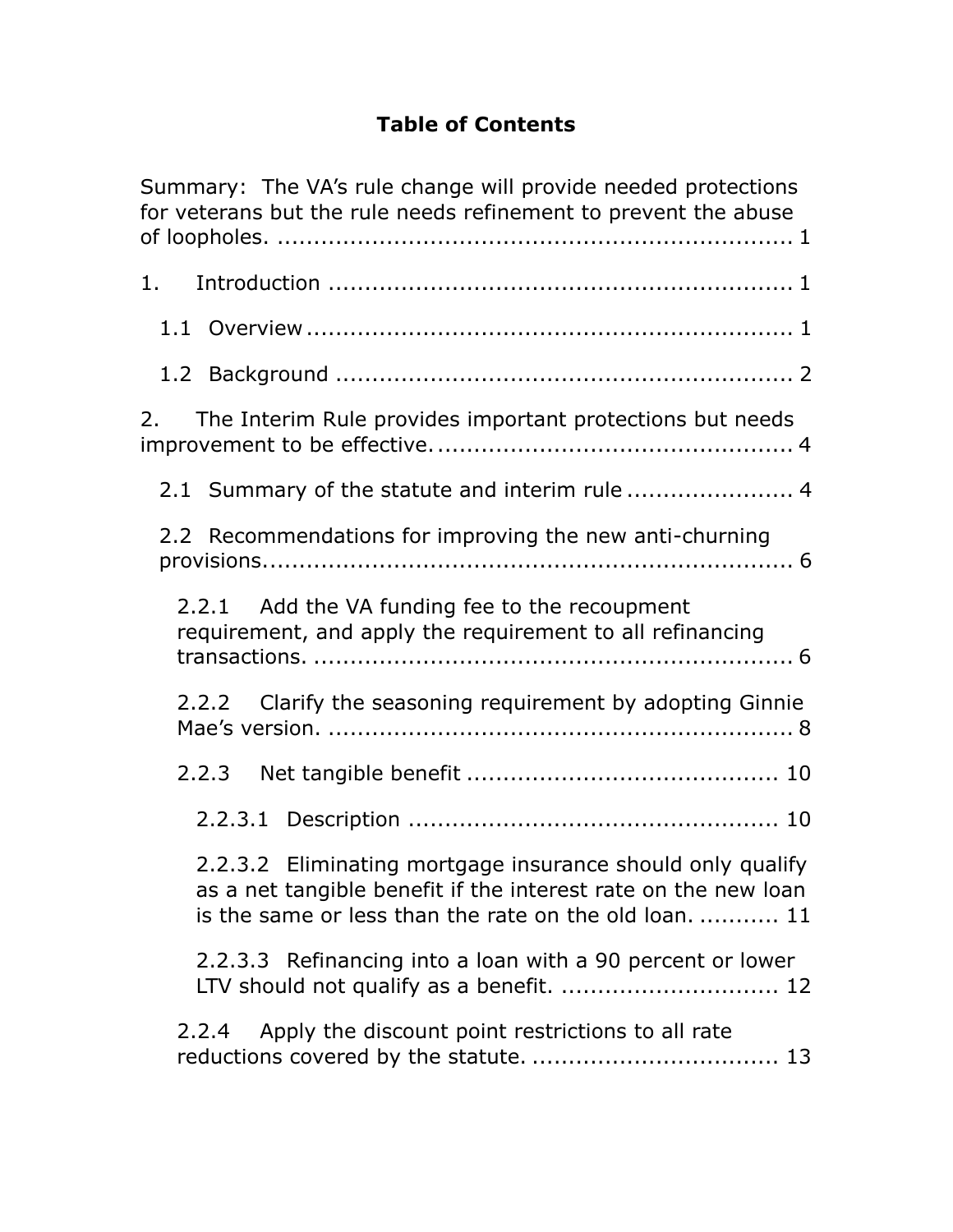|                                                          |  | 2.2.5 Add a rate cap to protect veterans who refinance<br>adjustable rate mortgages into fixed rate mortgages 15 |
|----------------------------------------------------------|--|------------------------------------------------------------------------------------------------------------------|
| 2.3 Difficulties with interpretation and application. 15 |  |                                                                                                                  |
|                                                          |  | 2.3.1 The VA has properly interpreted a critical but                                                             |
|                                                          |  | 2.3.2 The VA should switch to using industry-standard                                                            |
|                                                          |  | 2.3.3 The VA should amend the interim rule to clarify that it                                                    |
|                                                          |  | APPENDIX: The three categories of refinancing transactions and                                                   |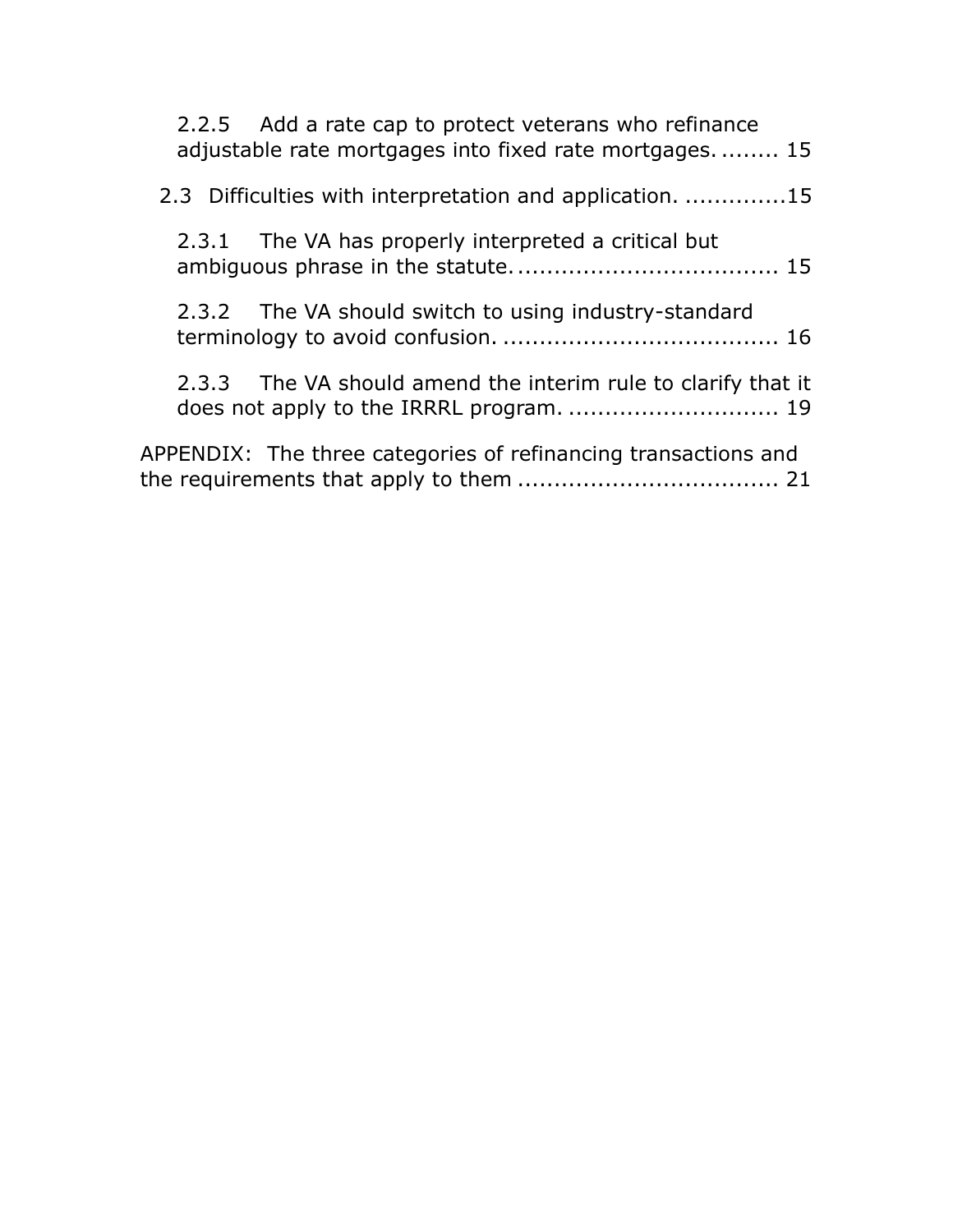### **Summary: The VA's rule change will provide needed protections for veterans but the rule needs refinement to prevent the abuse of loopholes.**

## **1. Introduction**

## **1.1 Overview**

The National Consumer Law Center (NCLC)<sup>1</sup> submits the following comments, on behalf of its low-income clients, along with the National Fair Housing Alliance.<sup>2</sup>

These comments address the interim final rule announced on December 17, 2018, and effective on February 15, 2019. $3$  The rule amends 38 C.F.R § 36.4306 and makes changes to the VA loan guarantee program for mortgage refinances.

We thank the Veterans Affairs Department (the VA) for the opportunity to comment on the interim final rule. While we

<sup>2</sup> The **National Fair Housing Alliance (NFHA)**, founded in 1988, is a consortium of more than 220 private, non-profit fair housing organizations, state and local civil rights groups, and individuals from 37 states and the District of Columbia. Headquartered in Washington, D.C., NFHA, through comprehensive education, advocacy and enforcement programs, provides equal access to housing for millions of people.

 $3$  83 Fed. Reg. 64,459 (Dec. 17, 2018).

<sup>1</sup> Since 1969, the nonprofit **National Consumer Law Center® (NCLC®)** has used its expertise in consumer law and energy policy to work for consumer justice and economic security for low-income and other disadvantaged people, including older adults, in the United States. NCLC's expertise includes policy analysis and advocacy; consumer law and energy publications; litigation; expert witness services, and training and advice for advocates. NCLC works with nonprofit and legal services organizations, private attorneys, policymakers, and federal and state government and courts across the nation to stop exploitive practices, help financially stressed families build and retain wealth, and advance economic fairness. These comments were written by Andrew Pizor.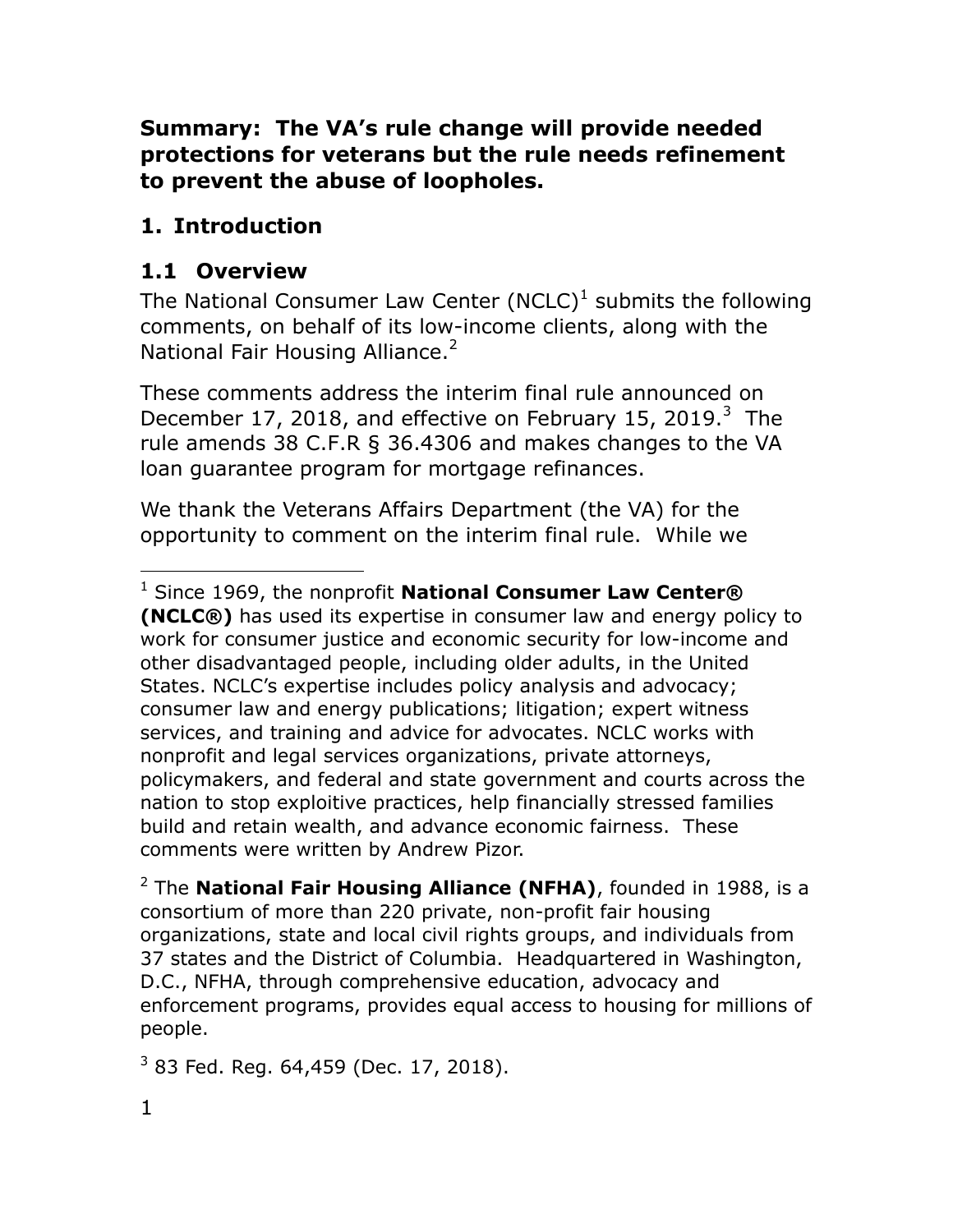generally agree with the new rule, refinements are needed to achieve the goal of protecting veterans and to prevent evasion of the rules" requirements. We urge the VA to amend the rule further to implement the recommendations we make in these comments.

## **1.2 Background**

The interim rule limits when the VA may guarantee or insure loans that are used to refinance existing loans. Congress mandated these changes to protect veterans and the liquidity of the quarantee program from the consequences of loan churning.<sup>4</sup> Loan churning is the repeated or serial refinancing of a borrower"s mortgage for the benefit of the loan originator (such as a broker or lender) rather than for the borrower's benefit.

Churning hurts borrowers because each time the borrower refinances, the borrower incurs new closing costs. Whether they are paid in cash or financed, those costs will be an unnecessary expense unless there is a clear benefit to the borrower from the transaction. Such a transaction transfers the borrower"s wealth be it cash or equity—to the loan originator and others involved in the transaction and leaves the borrower poorer.

Churning also hurts those who invest in mortgage securities backed by VA loans. VA loans are typically bundled and securitized by Ginnie Mae. Those securities are then sold on the secondary market. This process frees up lender cash to make new VA loans. Each time an existing VA loan is paid off, the income generated by that loan stops flowing to the pool of securitized loans that the loan was part of. Paying off a loan before its scheduled maturity is called "prepayment." Most mortgage loans in the United States are prepaid, so securities investors take the prepayment rate into account when they decide what to pay for VA-backed mortgage securities. Churning causes the prepayment rate to go up, which then drives down the value of the securities. As a result, lenders must charge higher interest rates on VA loans to entice securities investors to fund

 $\overline{a}$ 4 *Id.* at 64,465.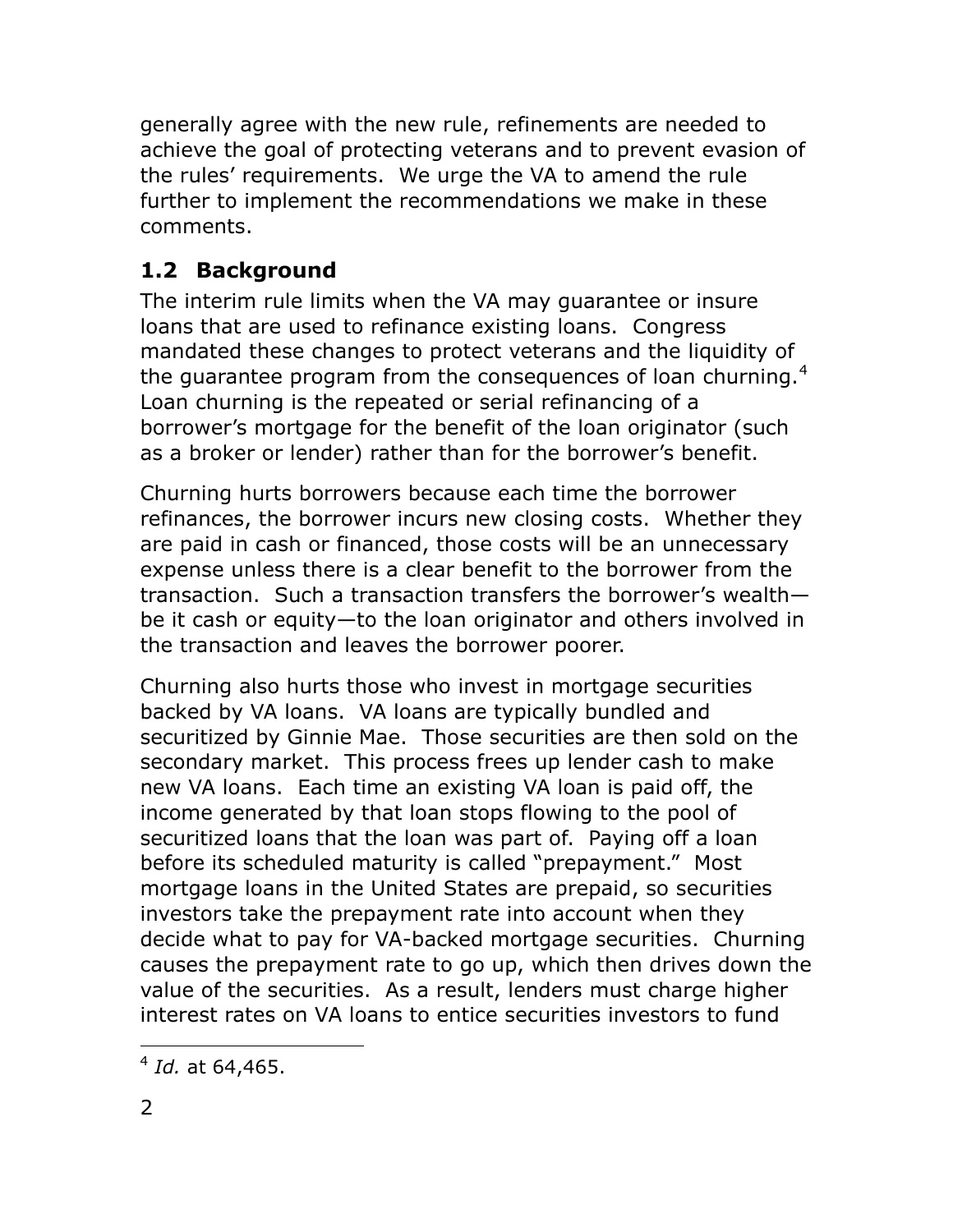new loans (i.e., by purchasing more mortgage-backed securities). The result is that churning leads to higher interest rates on VA loans, thereby hurting veterans who take out mortgages.<sup>5</sup>

Efforts to reduce churning began with a November 2016 report from the Consumer Financial Protection Bureau that cited numerous complaints from veterans regarding aggressive and sometimes misleading attempts to convince them to refinance their VA mortgages.<sup>6</sup> Around the same time, Ginnie Mae began to investigate unusually fast prepayments in its securities and created a joint "Lender Abuse Task Force" with the VA to address the churning problem.<sup>7</sup> These efforts and their findings culminated in 2018 with the passage of section 309 ("Protecting Veterans from Predatory Lending") of the Economic Growth, Regulatory Relief, and Consumer Protection Act.<sup>8</sup>

<sup>5</sup> *See* Karen Jowers, Army Times, Experts: VA loan "churning" can hurt vets ... and the mortgage market (Jan. 10, 2018), available at [https://www.armytimes.com/pay](https://www.armytimes.com/pay-benefits/2018/01/10/experts-va-loan-churning-can-hurt-vets-and-the-mortgage-market/)-benefits/2018/01/10/experts-va-loan-churning-can-hurt-vets-and-the[mortgage](https://www.armytimes.com/pay-benefits/2018/01/10/experts-va-loan-churning-can-hurt-vets-and-the-mortgage-market/)-market/.

 $6$  Consumer Financial Protection Bureau, A snapshot of servicemember complaints: A review of issues related to VA mortgage refinancing (Nov. 2016), available at

[https://files.consumerfinance.gov/f/documents/112016\\_cfpb\\_OSA\\_VA\\_refinance\\_snapshot.pdf](https://files.consumerfinance.gov/f/documents/112016_cfpb_OSA_VA_refinance_snapshot.pdf). *See also* Letter from Sen. Elizabeth Warren to Michael Bright (Acting Pres. and Chief Operating Officer of Ginnie Mae) (Sept. 6, 2017) (inquiring about churning and citing CFPB report).

<sup>7</sup> *See* Letter from Michael Bright to Sen. Elizabeth Warren (Sept. 14, 2017) (responding to Sen. Warren's inquiry about CFPB report and complaints), available at

[https://www.warren.senate.gov/files/documents/2017\\_09\\_14\\_Ginnie\\_Mae\\_Response.pdf](https://www.warren.senate.gov/files/documents/2017_09_14_Ginnie_Mae_Response.pdf).

<sup>&</sup>lt;sup>8</sup> Pub.L. 115-174 (May 24, 2018).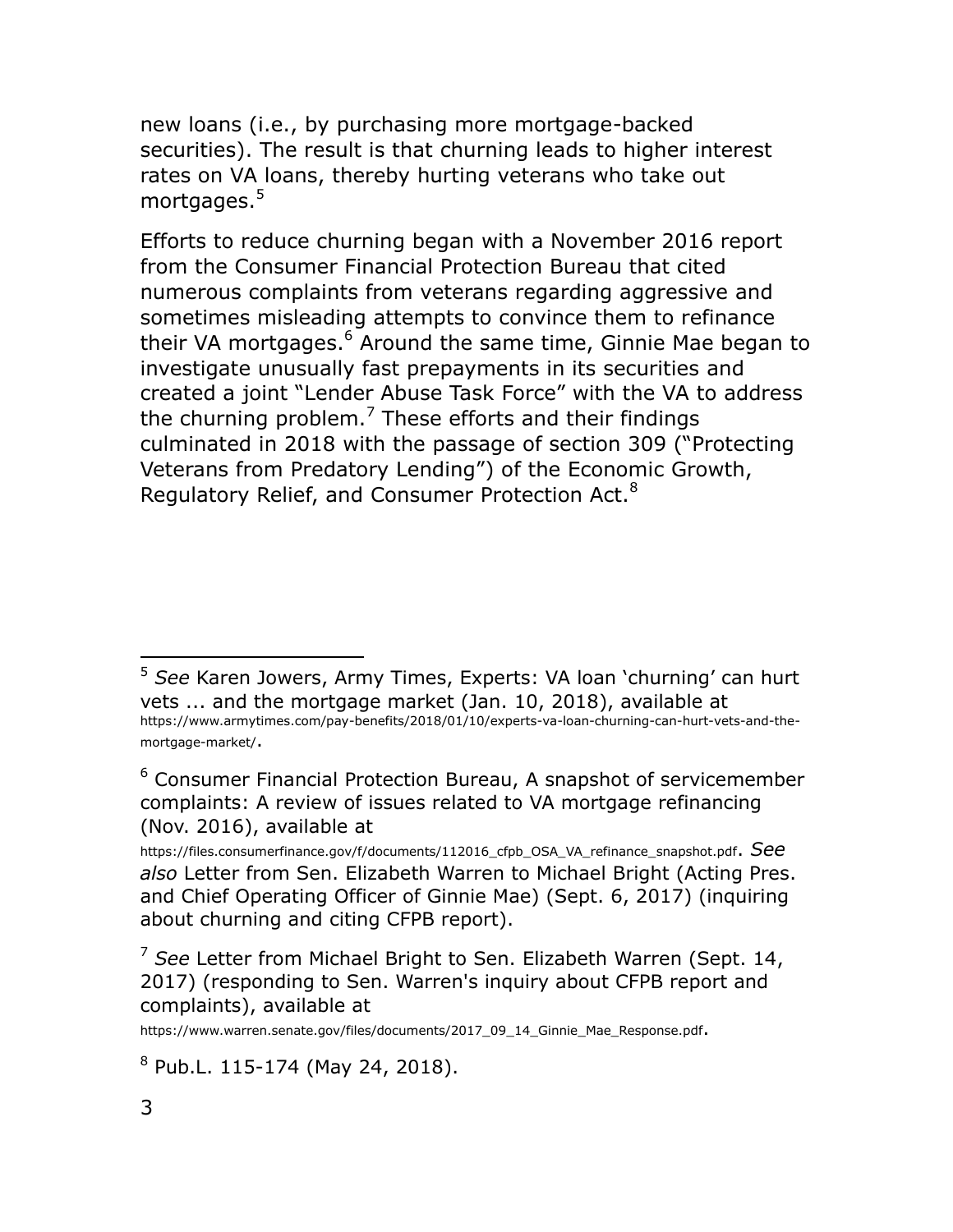### **2. The Interim Rule provides important protections but needs improvement to be effective.**

## **2.1 Summary of the statute and interim rule**

Section 309 of the Act, codified as 38 U.S.C. § 3709, relates to the VA mortgage guarantee program. The VA implemented section 3709 by amending 38 C.F.R. § 36.4306. The amended regulation applies to the refinance of existing mortgage loans or other liens secured by the veteran"s dwelling. Transactions that do not meet the requirements specified in the regulation may not be guaranteed by the VA. The inability to obtain a VA-guarantee is intended to discourage the practices and loan terms targeted by the statute.

The plain language of the regulation uses two key factors to categorize loans: (1) whether the old loan to be refinanced is VA guaranteed or not, and (2) whether the new loan amount is larger than the payoff on the old loan. Based on these factors, the refinance transaction covered by the interim rule fall into one of three categories:

1. transactions refinancing an old VA loan with a new VA loan where the amount of the new loan is less than or equal to the payoff on the old loan.

2. transactions refinancing an old VA loan with a new VA loan where the amount of the new loan is *greater than* the payoff on the old loan.

3. transactions refinancing an old *non-VA loan* with a VA loan—regardless of the amount of the new loan.

As implemented by the VA and when viewed in the context of other VA requirements, all of the loans subject to the interim rule must meet a number of requirements. All of them must be fully underwritten and pass the VA's ability to repay standards.<sup>9</sup> In

 $\overline{a}$ <sup>9</sup> 83 Fed. Reg. at 64,463. *But* s*ee* § [2.3.3](#page-21-0) (discussing the question of whether the amended rule applies to the VA's streamlined refinancing program—interest rate reduction refinancing loans (IRRRLs).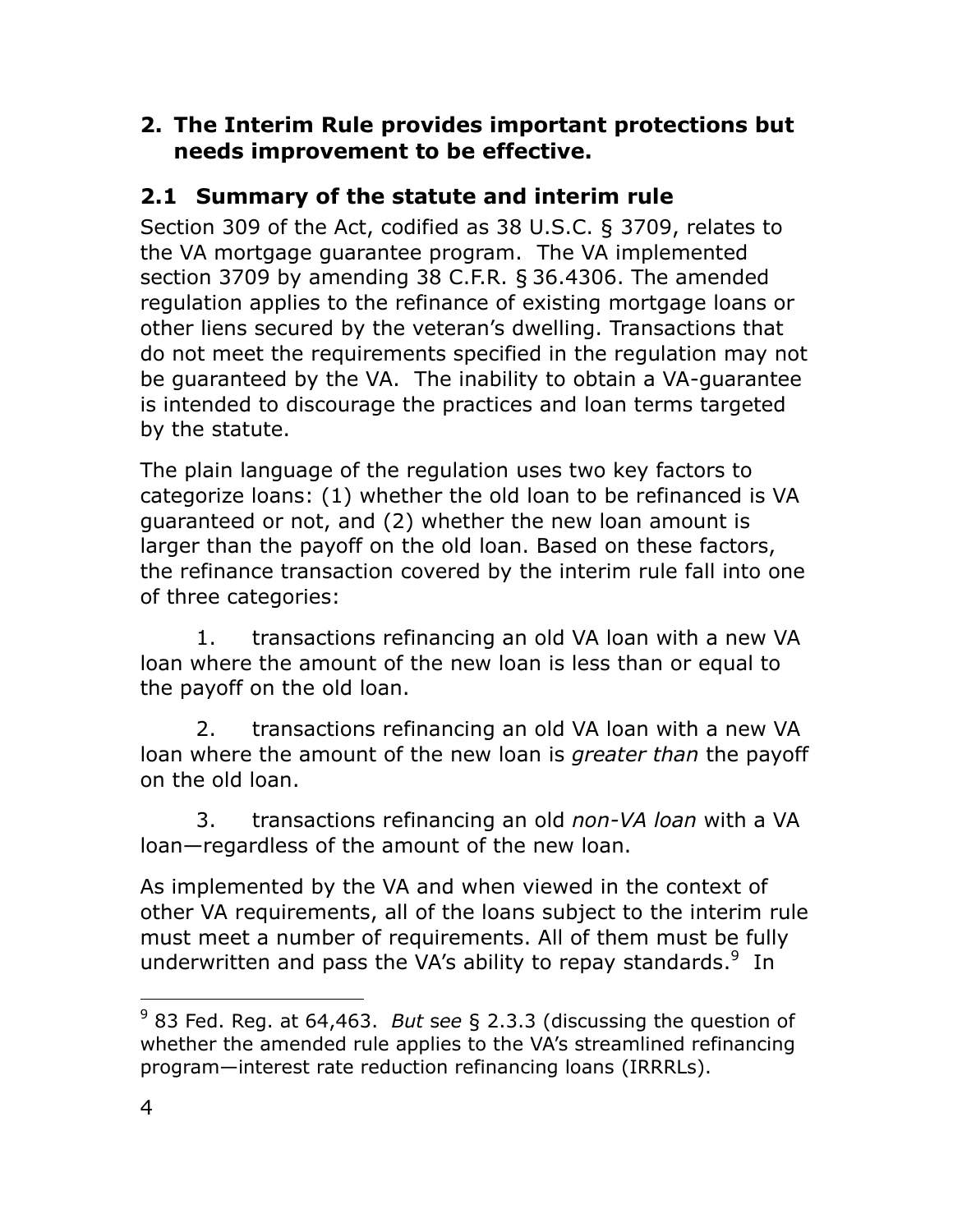addition, loans in these three categories may not have an LTV in excess of 100%, including any part of the VA funding fee that is financed.<sup>10</sup> The lenders in all of these transactions must also provide disclosures comparing the old and new loans. The disclosure must be provided at the time of application and again at settlement. $^{11}$ 

In addition, depending on which category a transaction fits into, some loans must meet one or more of the following new requirements:

- some loan originators must certify that the borrower will recoup the costs of the transaction through lower regular monthly payments;
- some transactions must provide the borrower with a net tangible benefit;
- certain loans must also meet restrictions on interest rate changes and discount points; and
- in some transactions, the old loan being refinanced must be adequately "seasoned"—meaning it must meet certain age criteria.

The strictest standards apply to loans that refinance existing VA loans where the old loan has a fixed interest rate and a payoff amount that is equal to or exceeds the amount of the new loan. Weaker standards apply to transactions refinancing non-VA loans, but the lender must still demonstrate that the transaction provides at least one of eight listed benefits to the borrower or the new loan may not be guaranteed.

The appendix to these comments explains the new requirements applicable to each of the three categories of loans.

 $\overline{a}$  $10$  38 C.F.R. § 36.4306(a)(1)-(2) (as amended).

 $11$  38 C.F.R. § 36.4306(a)(3)(ii), (iv) (as amended).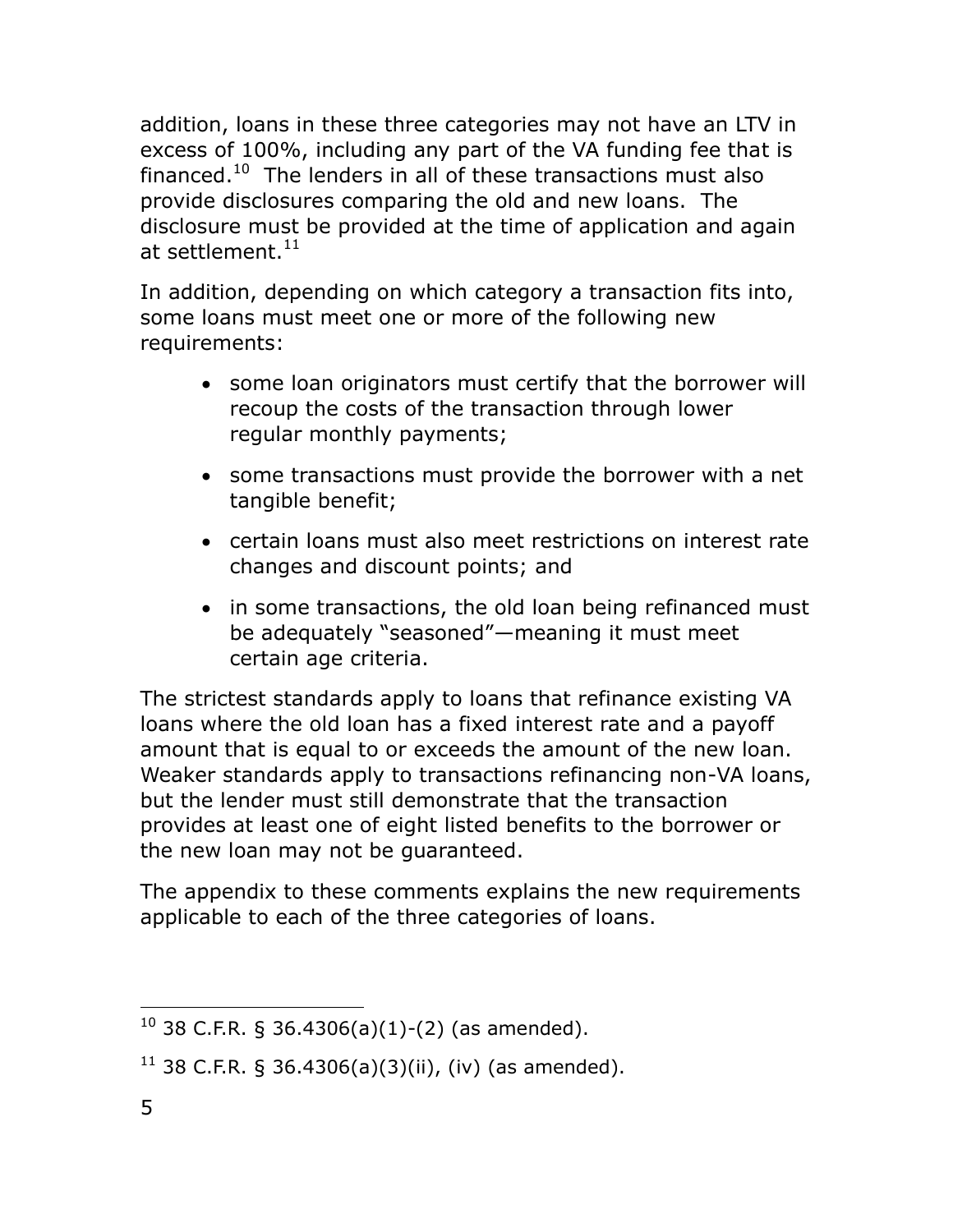**2.2 Recommendations for improving the new antichurning provisions.**

### **2.2.1 Add the VA funding fee to the recoupment requirement, and apply the requirement to all refinancing transactions.**

Under section 3709 a new loan that refinances an existing loan may not be guaranteed unless three recoupment-related requirements are met: (1) the lender certifies "the recoupment period for fees, closing costs, and any expenses (other than taxes, amounts held in escrow, and [the VA funding fee]) that would be incurred by the borrower in the refinancing of the loan;" (2) these fees "are scheduled to be recouped" within 36 months after origination; and (3) "the recoupment is calculated through lower regular monthly payments (other than taxes, amounts held in escrow, and [the VA funding fee]) as a result of the refinanced loan."

The interim rule incorporates the statute's recoupment language almost verbatim.<sup>12</sup> Unfortunately neither the statute nor the regulation define "recoup" or "recoupment". Black"s Law Dictionary defines recoupment as "[t]he getting back or regaining of something, esp. expenses."<sup>13</sup> We believe Congress intended to use this definition and that the statute requires loan terms that will allow the borrower to get back or recover the cost of closing the new loan.

While we agree with Congress and the VA that this will help reduce churning, the requirement is currently ill-defined and too narrow. The language of the rule should be clarified to ensure that it is implemented properly. We also recommend expanding the rule to include the VA funding fee and all refinancing transactions.

 $\overline{a}$  $12$  38 C.F.R. § 36.4306(b)(1) (as amended).

<sup>&</sup>lt;sup>13</sup> RECOUPMENT, Black's Law Dictionary (10th ed. 2014).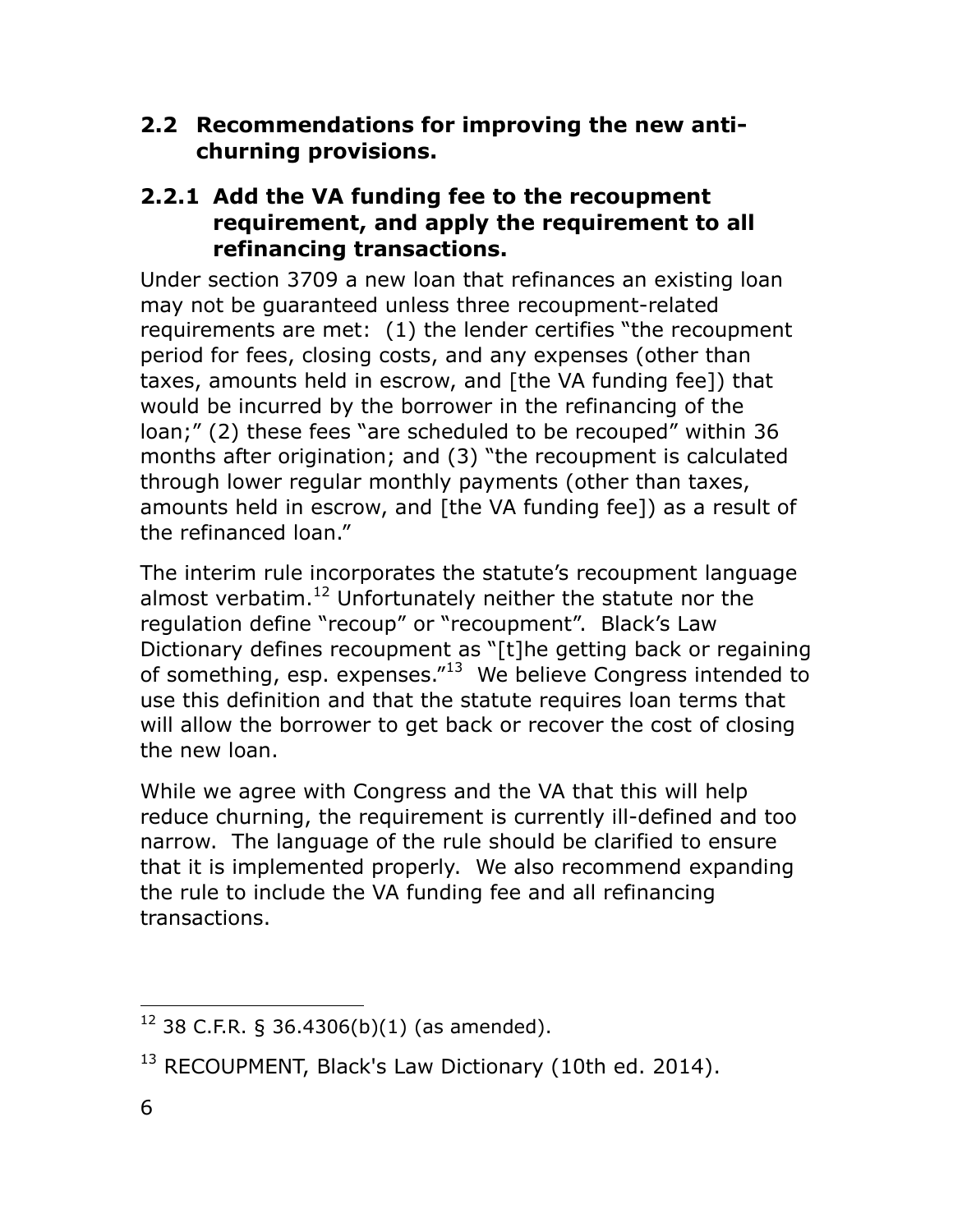**Funding fee:** We urge the VA to include the VA funding fee among the fees, closing costs, and expenses that must be recouped.<sup>14</sup> The funding fee pays for the VA guarantee and is required of most veterans. It ranges from .5% to 3.3% of the amount borrowed.<sup>15</sup> As a result, it will cost most veterans thousands of dollars and will be one of the most expensive closing costs in a refinancing transaction. Even though the statute does not include the funding fee in the recoupment mandate, the VA has the authority to do so. Given the high cost of the funding fee, we believe that amending the rule to make it a component of the recoupment mandate will discourage predatory lenders and protect veterans from being fleeced.

**Transactions covered:** The interim rule only applies the recoupment requirement to loans that refinance existing VA loans.<sup>16</sup> That will leave a significant number of transactions beyond the scope of the requirement, and those borrowers will be unprotected. In contrast, section 3709 mandates applying the requirement to all refinance loans to be guaranteed by the VA. $^{17}$ 

 $15$  VA, Funding Fee Tables (undated) (listing fee rates as of enactment of Public Law 112-56), available at

[https://www.benefits.va.gov/homeloans/documents/docs/funding\\_fee\\_table.pdf](https://www.benefits.va.gov/homeloans/documents/docs/funding_fee_table.pdf).

 $\overline{a}$ 

<sup>16</sup> 38 C.F.R. § 36.4306(b) (as amended) (prefacing recoupment requirement with "If the loan being refinanced is a VA-guaranteed or insured loan, and the new loan amount is equal to or less than the payoff amount of the loan being refinanced, the following requirements must also be met—").

7 <sup>17</sup> *See* 38 U.S.C. § 3709(a) (prefacing recoupment requirement with "Fee Recoupment.-Except as provided in subsection (d) [a loan refinancing in which the amount of the principal for the new loan to be guaranteed or insured under this chapter is larger than the payoff amount of the refinanced loan] and notwithstanding section 3703 of

<sup>14</sup> *See* 38 C.F.R. § 36.4306(b)(1)(i) (as amended) ("The lender of the refinanced loan must provide the Secretary with a certification of the recoupment period for fees, closing costs, and any expenses (other than taxes, amounts held in escrow, and fees paid under 38 U.S.C. chapter 37) that would be incurred by the borrower in the refinancing of the loan").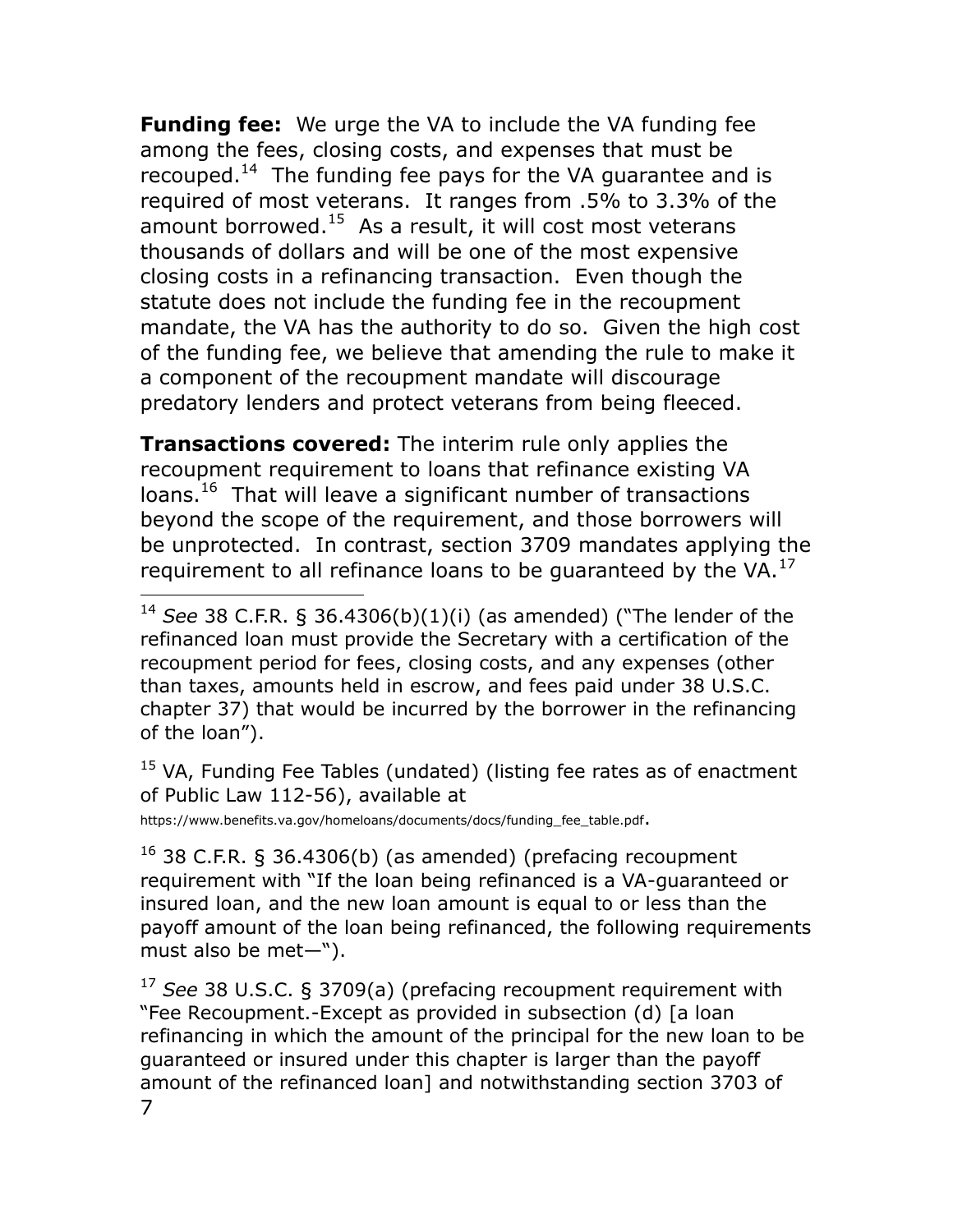There is no reason to exclude transactions that refinance non-VA loans from this requirement. We urge the VA to apply the recoupment requirement to all transactions that refinance an old loan with a new VA loan.

**Clarification:** The phrase "[t]he recoupment must be calculated through lower regular monthly payments"<sup>18</sup> does not clearly require that the new loan have lower payments than the old loan. Instead, we believe the recoupment requirement will be more transparent and verifiable if the rule is modified to explicitly require (1) that the new loan have payments that are lower than the old loan; and (2) that the total amount to be recouped must be less than the difference between the payments on the old and new loan multiplied by 36 months.

### **2.2.2 Clarify the seasoning requirement by adopting Ginnie Mae's version.**

Section 3709 imposes what it calls a "seasoning" requirement on refinance transactions. According to the statute,

a loan to a veteran . . . that is refinanced may not be guaranteed or insured under this chapter until the date that is the later of-

(1) the date that is 210 days after the date on which the first monthly payment is made on the loan; and

(2) the date on which the sixth monthly payment is made on the loan. $^{19}$ 

 $\overline{a}$ this title or any other provision of law, a loan to a veteran for a purpose specified in section 3710 of this title that is being refinanced may not be guaranteed or insured under this chapter unless-").

<sup>18</sup> This phrase is used in 38 C.F.R. § 36.4306(b)(1)(3) (as amended) ("The recoupment must be calculated through lower regular monthly payments (other than taxes, amounts held in escrow, and fees paid under 38 U.S.C. chapter 37) as a result of the refinanced loan.").

 $19$  38 U.S.C. § 3709(c).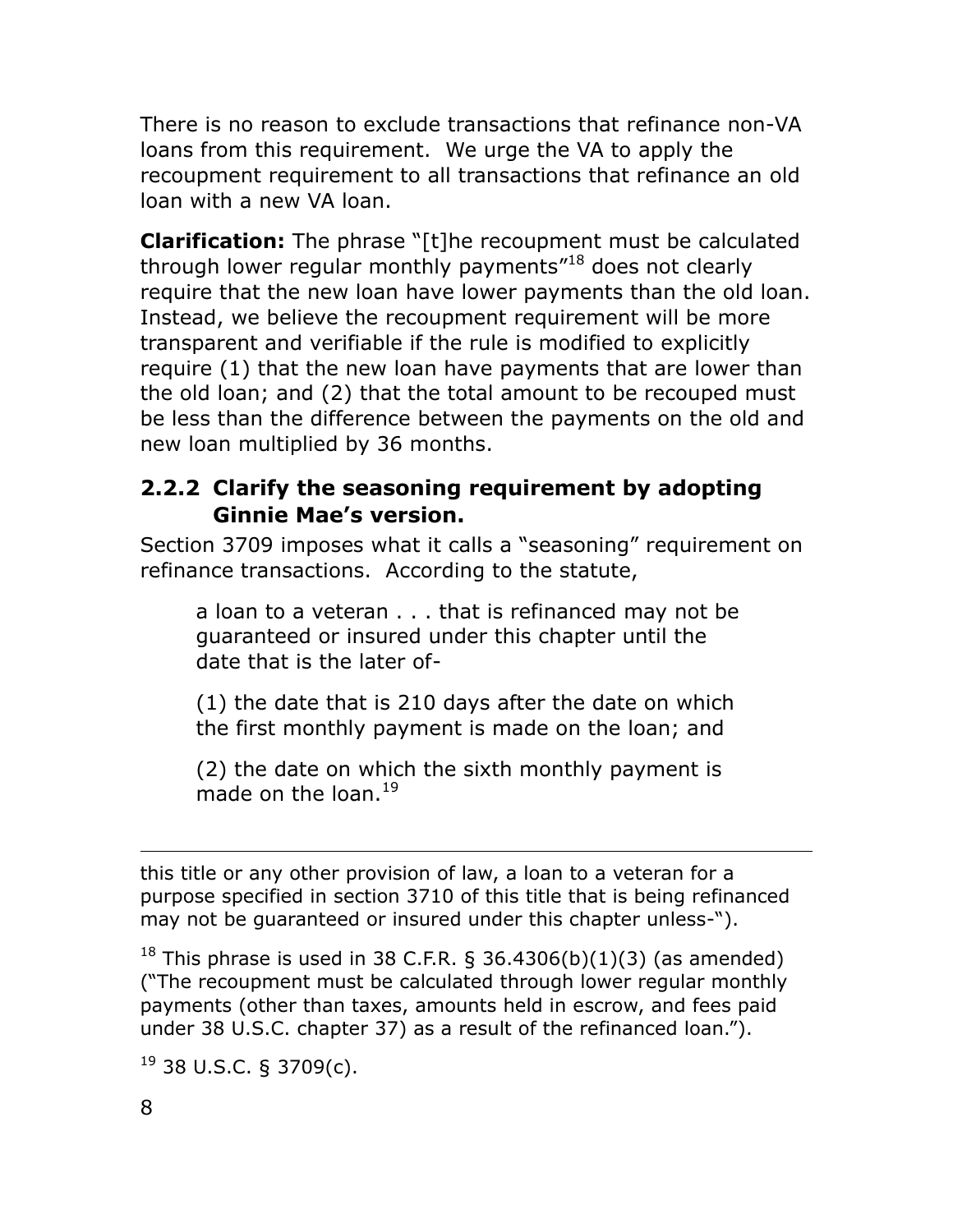The VA"s interim rule uses a slightly different formulation: "The new loan may not be guaranteed or insured until the date that is the later of 210 days from the date of the first monthly payment made by the borrower and the date on which the sixth monthly payment is made on the loan."<sup>20</sup>

Both versions fail to make clear which loan the seasoning requirement refers to. They could be interpreted as applying the requirement to the new loan—meaning it could not be guaranteed or insured until the later of the two dates specified in the statute. But Congressional intent makes that interpretation unlikely. Congress intended to discourage lenders from refinancing existing VA loans too quickly, so the seasoning requirement must be intended to ensure that the old loan is of a certain age before it is replaced with a new loan.

Ginnie Mae has interpreted the seasoning requirement this way. Several days after section 3709 was signed into law, Ginnie Mae issued a bulletin stating—

Effective with mortgage-backed securities guaranteed on or after June 1, 2018, a refinance loan insured or guaranteed under the United States Department of Veteran Affairs benefit program . . . is eligible for Ginnie Mae securities only if it meets the following condition.

The note date of the refinance loan must be on or after the later of:

a) the date that is 210 days after the date on which the first monthly payment was made *on the mortgage being refinanced*, and

b) the date on which 6 full monthly payments have been made *on the mortgage being refinanced*. 21

 $20$  38 C.F.R. § 36.4306(b)(2) (as amended).

<sup>9</sup>  $21$  Ginnie Mae, APM 18-04: Eligibility of VA Refinance Loans under the Economic Growth, Regulatory Relief, and Consumer Protection Act,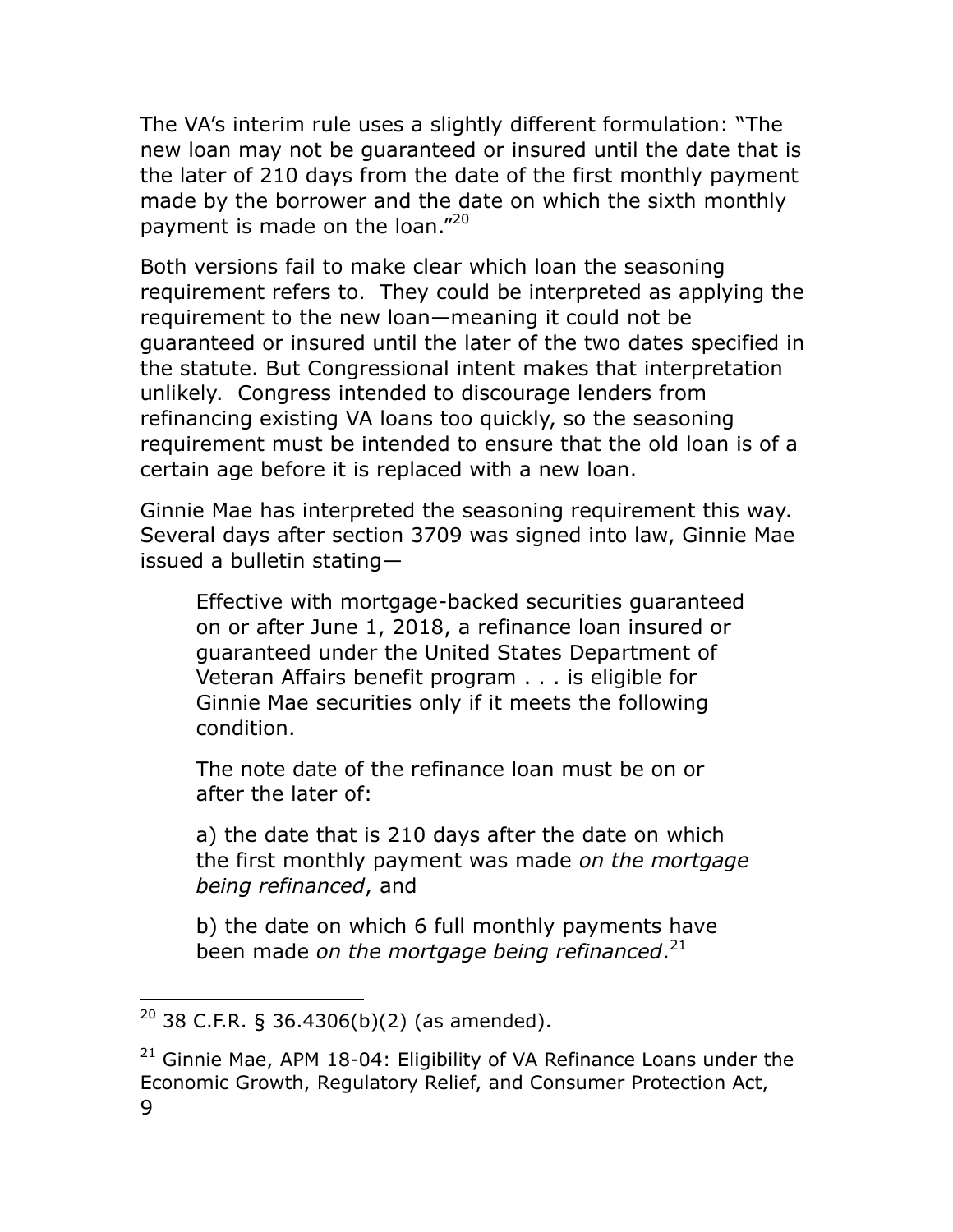Ginnie Mae"s reference to "the mortgage being refinanced" clarifies that the seasoning requirement applies to the *old* loan that will be replaced by the new VA mortgage. To avoid ambiguity, we recommend that the VA modify the interim rule to use the same seasoning language as Ginnie Mae.

## **2.2.3 Net tangible benefit**

# **2.2.3.1 Description**

Section 3709 and the interim rule require refinancing transactions to provide veterans with a net tangible benefit. We strongly support this requirement as a powerful safeguard to prevent harmful refinancing transactions. The rule expands on the statute by mandating one of eight possible changes deemed to pass the test. They are—

(A) The new loan eliminates monthly mortgage insurance, whether public or private, or monthly guaranty insurance;

(B) The term of the new loan is shorter than the term of the loan being refinanced;

(C) The interest rate on the new loan is lower than the interest rate on the loan being refinanced;

(D) The payment on the new loan is lower than the payment on the loan being refinanced;

(E) The new loan results in an increase in the borrower's monthly residual income . . .;

(F) The new loan refinances an interim loan to construct, alter, or repair the primary home;

(G) The new loan amount is equal to or less than 90 percent of the reasonable value of the home; or

S.2155 (May 30, 2018) (emphasis added), available at [https://www.ginniemae.gov/issuers/program\\_guidelines/Pages/mbsguideapmslibdisppage.aspx?ParamID=](https://www.ginniemae.gov/issuers/program_guidelines/Pages/mbsguideapmslibdisppage.aspx?ParamID=87) [87](https://www.ginniemae.gov/issuers/program_guidelines/Pages/mbsguideapmslibdisppage.aspx?ParamID=87).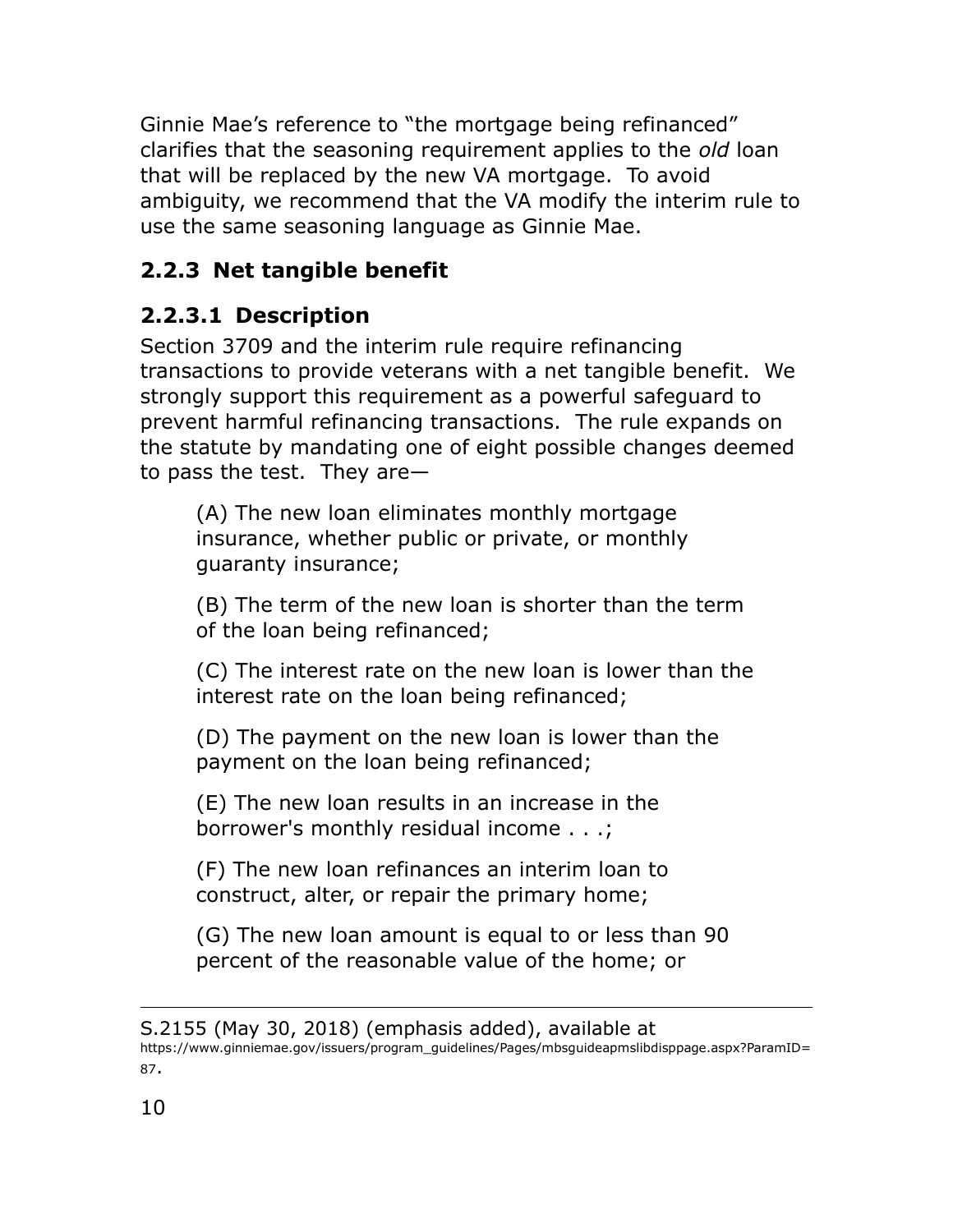(H) The new loan refinances an adjustable rate mortgage to a fixed rate loan. $^{22}$ 

The first of these options, subparagraph (A)(eliminating mortgage insurance) is insufficient by itself and should be modified. Subparagraph (G)(an LTV of 90 percent or less) confers no benefit standing alone, so the option should be deleted from the list. These two recommendations are discussed below.

### **2.2.3.2 Eliminating mortgage insurance should only qualify as a net tangible benefit if the interest rate on the new loan is the same or less than the rate on the old loan.**

Under the interim rule, one of the ways a refinancing transaction may satisfy the net tangible benefit test is by eliminating a mortgage insurance or monthly guarantee insurance requirement.<sup>23</sup> But this will only benefit the borrower if it is actually a net improvement in light of other changes. For example, the cost of a higher interest rate on the new loan could moot any savings from eliminating the insurance requirement.

In addition, evaluating the impact of eliminating mortgage insurance could be complicated by other aspects of the transaction. For example, the new loan could have a higher interest rate and a higher loan balance.<sup>24</sup> In that situation, it would be difficult for the borrower to assess whether the higher rate consumed the savings created by eliminating the mortgage insurance.

To prevent this provision from being abused, we recommend amending the rule so that eliminating mortgage insurance only qualifies as a benefit if the interest rate on the new loan is the same as or less than the rate on the old loan.

 $\overline{a}$ <sup>22</sup> 38 C.F.R. § 36.4306(a)(3)(i) (as amended).

 $23$  38 C.F.R. § 36.4306(a)(3)(i)(A) (as amended).

 $24$  I.e. a cash-out refinance (using industry-standard terminology).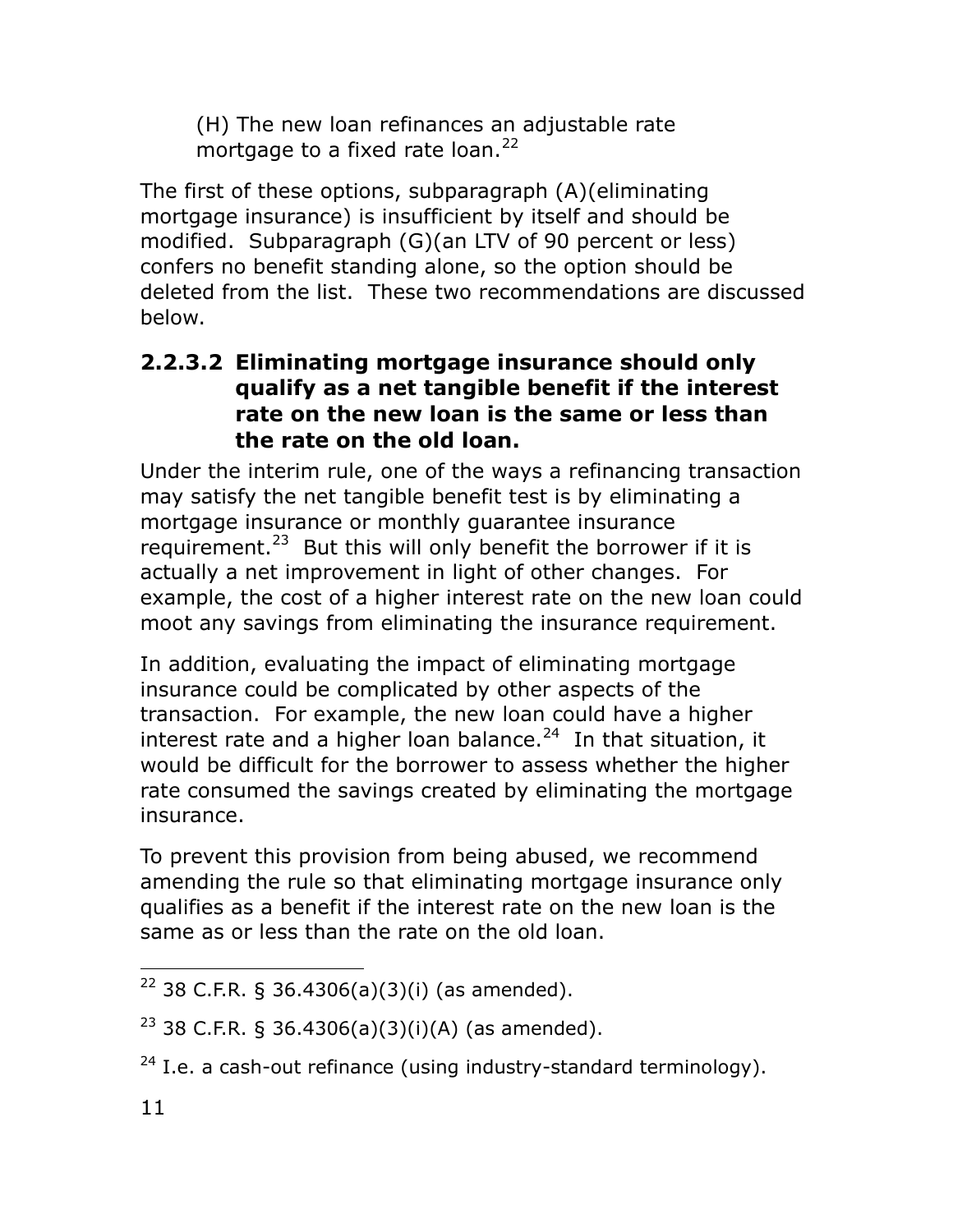### **2.2.3.3 Refinancing into a loan with a 90 percent or lower LTV should not qualify as a benefit.**

According to the interim rule, a refinancing transaction will satisfy the net tangible benefit test if the "new loan amount is equal to or less than 90 percent of the reasonable value of the home."<sup>25</sup> According to the VA,

A new loan that is equal to or less than 90 percent of the home's reasonable value will also provide a financial interest to the borrower because at least 10 percent of home equity is maintained. Such equity can, for example, leave some room for a future loan modification if the borrower experiences a temporary reduction in income. Also, maintaining and building home equity is in any homeowner's interest as such equity represents an investment and reduces the likelihood that, when property values fall, a homeowner will be left with a mortgage that exceeds the value of the home (*i.e.,* an "underwater mortgage").<sup>26</sup>

While we agree with the benefits of having at least 10 percent equity in a home, we strongly disagree with the VA"s assertion that merely having a 90 percent LTV makes refinancing beneficial. The VA should delete this provision to avoid creating a loophole in the new rule.

A loan-to-value ratio (LTV) does not, by itself, have any bearing on whether a transaction benefits the borrower. A borrower is not necessarily better off if he refinances a loan with an 80 or 85 percent LTV into a new loan with a 90 percent LTV. And—all other factors being equal—a borrower who originally had a loan with a 100 percent LTV will not automatically see a benefit from

 $\overline{a}$  $25$  38 C.F.R. § 36.4306(a)(3)(i)(G) (as amended).

 $26$  83 Fed. Reg. at 64,463.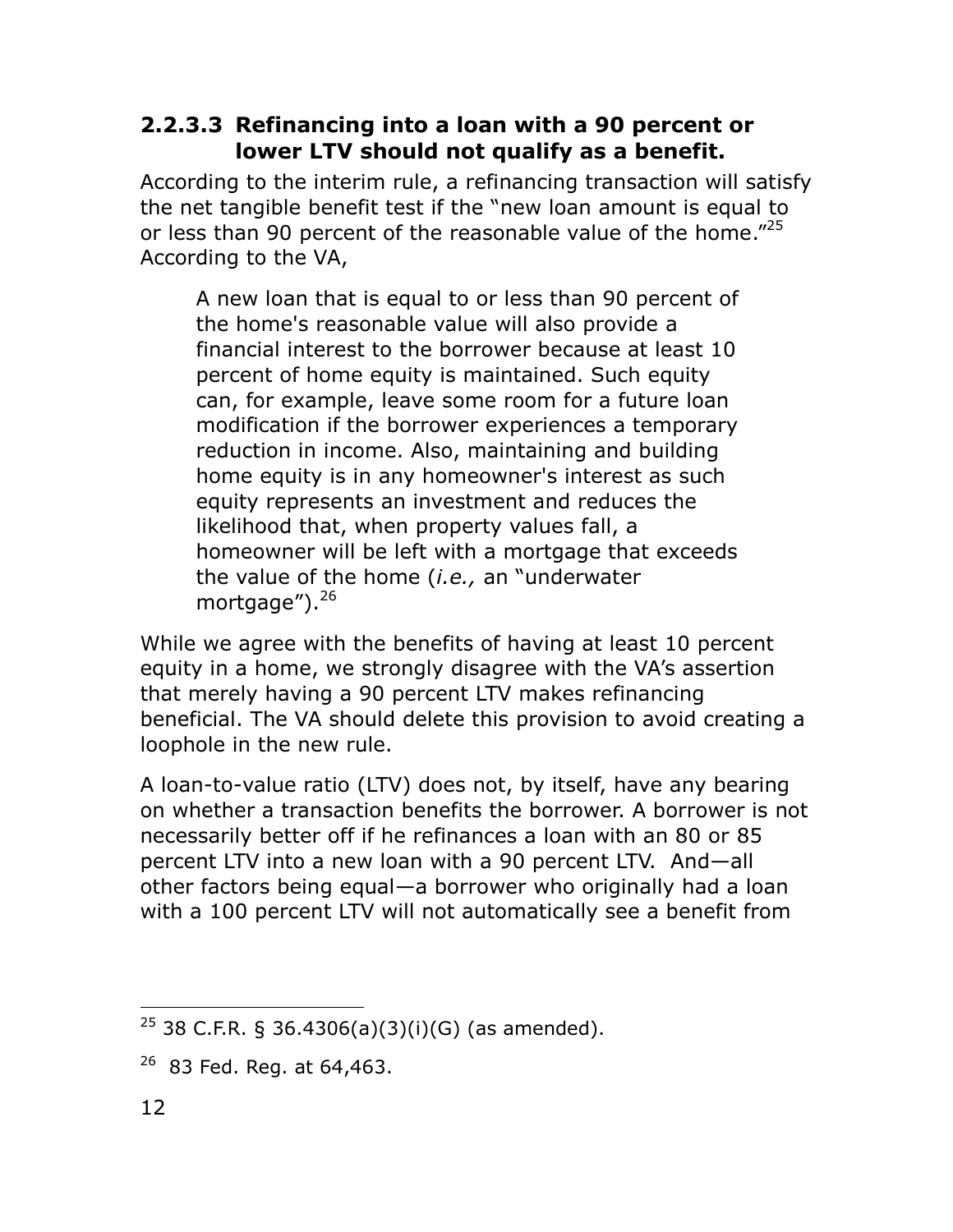merely refinancing when his property value increases.<sup>27</sup> Such a borrower already had equity in his house, so there is no need to refinance to see the benefits described by the VA in the above quotation.

For these reasons, the VA should delete subparagraph (G) from the list of net tangible benefits.

## <span id="page-15-0"></span>**2.2.4 Apply the discount point restrictions to all rate reductions covered by the statute.**

Section 3709 mandates a minimum interest rate reduction for two types of refinancing transactions, and imposes safeguards on the use of discount points to achieve those reductions:

- Under § 3709(b)(2), when both the old and the new loan have a fixed interest rate, the rate on the new loan must be at least 50 basis points lower;
- Under § 3709(b)(3), if the old loan had a fixed rate and the new loan has an adjustable rate, the rate on the new loan must be at least 200 basis points lower.

According to section 3709(b)(4), if the rate reduction is achieved by using discount points, the points must meet certain requirements:

- $\bullet$  they must be paid in cash at closing, or;
- if the borrower finances up to one discount point, the loan-to-value ratio of the new loan (including any fees and expenses) does not exceed 100%;
- if the borrower finances more than one discount point, the resulting LTV (including any fees and expenses) cannot exceed 90%.

 $\overline{a}$ <sup>27</sup> Assuming the borrower refinances at the same interest rate and does not eliminate a monthly mortgage insurance requirement.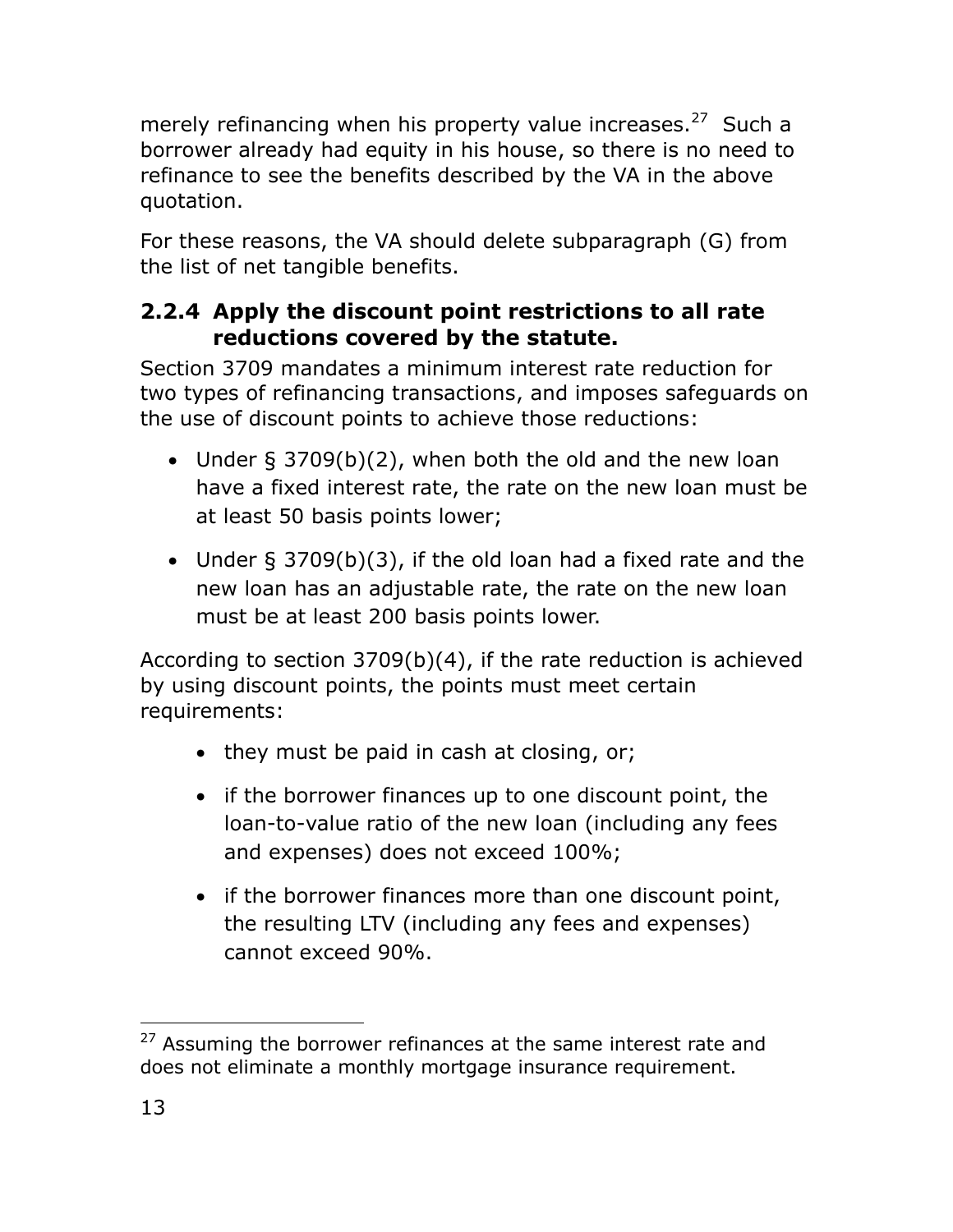The VA incorporated these provisions into the interim rule but with an important difference. The statute applies the discountpoint requirement equally to both the 50 basis point requirement in paragraph (b)(2) and the 200 basis point requirements in paragraph (b)(3). The interim rule, however, applies it only to the 200 basis point requirement. $^{28}$ 

The VA states that it did so because the statute places the word "and" between paragraph (b)(3) and paragraph (b)(4), which the VA interpreted as linking paragraph (b)(4) exclusively to (b)(3).  $^{29}$ As a result, the interim rule puts no limit on how discount points could be used to achieve the rate reduction in paragraph (b)(2). According to the Federal Register, "VA recognizes other conclusions might be possible. However, VA's interpretation implements the text, on its face, as a coherent and consistent framework, without having to consider whether Congress made a structural error."<sup>30</sup>

We believe the VA is incorrect. As the VA tactfully implies, the statute is poorly drafted and permits multiple interpretations. Given the ambiguity of the statute, the VA should rely on the clear Congressional intent to protect veterans. The VA"s interpretation will allow lenders to evade the rule by using discount points to achieve the rate reduction specified in (b)(2). That problem can easily be avoided by applying the discount rate provision to both paragraphs (b)(2) and (b)(3).

The limitation on points is important because discount points are expensive and opaque. Some researchers believe that consumers rarely benefit from paying discount points. $31$  So there is no reason to limit the protections to this one category of

<sup>31</sup> *See* National Consumer Law Center, Mortgage Lending § 8.7.1 n.264 (2d ed. 2014), *updated at* [www.nclc.org/library.](file:///C:/Users/andrew/AppData/Local/Temp/www.nclc.org/library)

 $28$  38 C.F.R. § 36.4306(b)(4) (as amended).

 $29$  83 Fed. Reg. at 64,461.

<sup>30</sup> *Id.* at 64,461.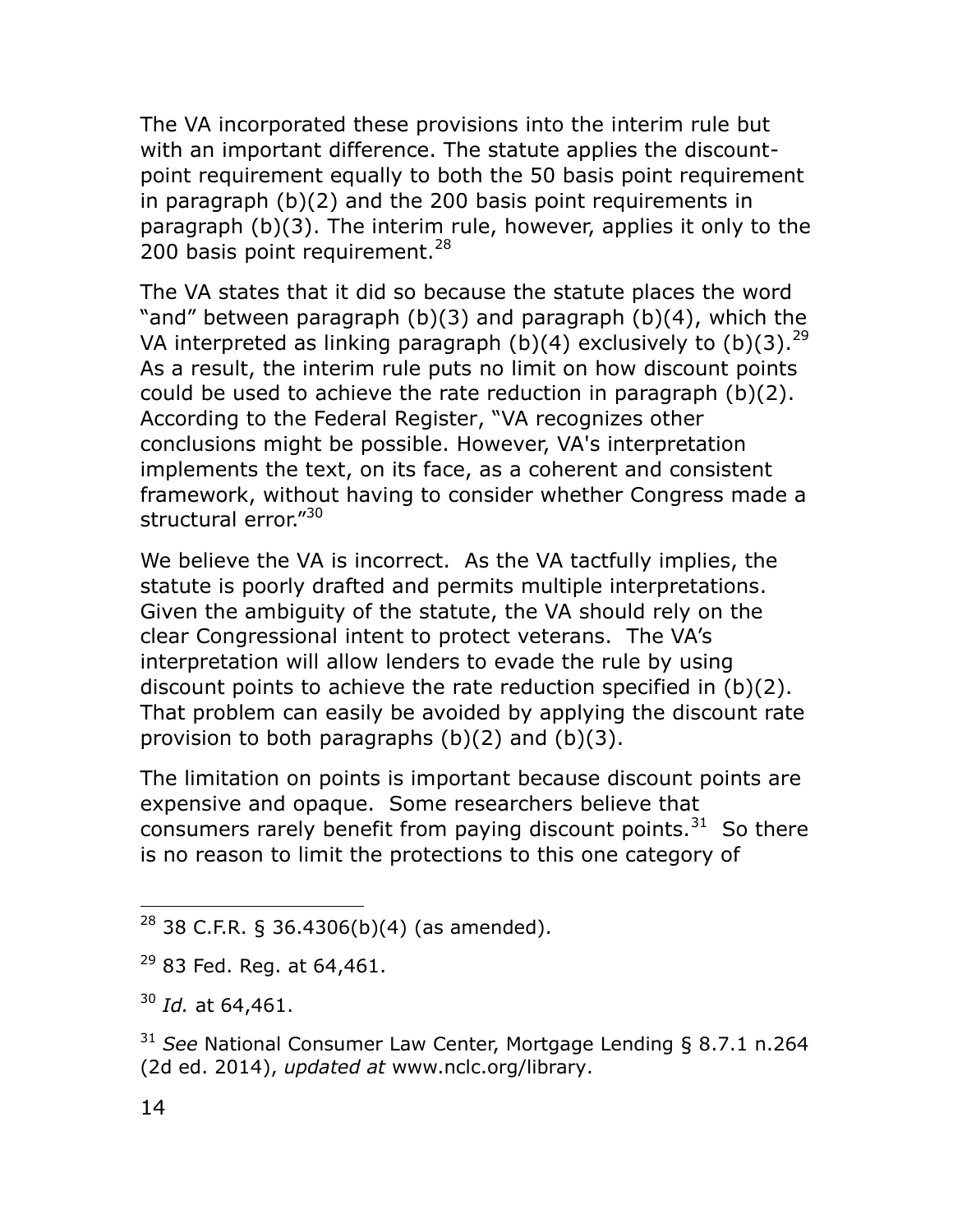transactions. The discount points restriction should apply to all interest rate reductions covered by the rule.

### <span id="page-17-0"></span>**2.2.5 Add a rate cap to protect veterans who refinance adjustable rate mortgages into fixed rate mortgages.**

The statute and interim rule require a rate reduction when a transaction refinances an old fixed rate loan with a new fixed rate loan, or an old fixed rate loan with a new adjustable rate loan (an "ARM"). But there is no limit on the interest rate when refinancing an adjustable rate loan with a fixed rate loan.

We agree that converting from an ARM to a fixed rate loan can benefit a borrower. A fixed interest rate can provide stability that helps with budgeting, and it can enable a borrower to lock in a low interest rate. But the absence of any safeguards would permit a predatory lender to refinance a borrower into a fixed rate loan that has a significantly higher interest rate.

To protect veterans from unreasonable rate increases, we recommend that the VA adopt a limit on how much the rate may increase when refinancing from an ARM to a fixed rate loan. Creating such a limit is justifiable based on the analogous threshold for rate reductions in  $(b)(2)$  and  $(b)(3)$ .

We recommend amending the interim rule so that, when refinancing from an ARM to a fixed rate loan, the new loan may not be guaranteed if the new rate exceeds the old rate by more than 200 basis points at the time of the transaction.

## **2.3 Difficulties with interpretation and application.**

Implementing section 3709 requires addressing several areas of confusion raised by the language of the statute and VA policy.

## **2.3.1 The VA has properly interpreted a critical but ambiguous phrase in the statute.**

Section 3709(a), (b), and (c) each state that "a loan to a veteran . . . that is being refinanced may not be guaranteed or insured under this chapter unless" certain requirements are met. This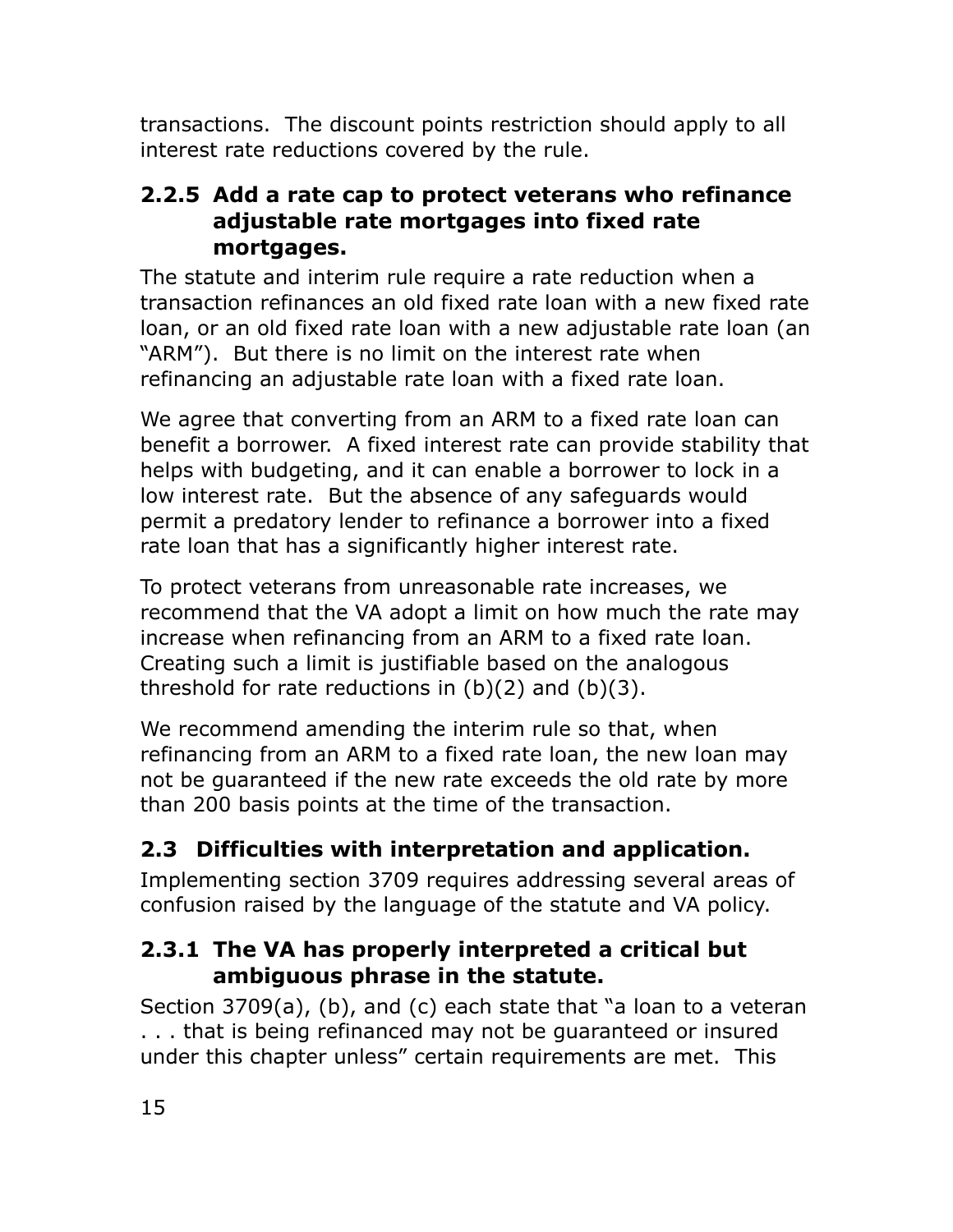phrase establishes a critical mandate: a loan cannot become a VA guaranteed loan unless it meets the requirements of this statute.

Unfortunately, the phrase "a loan . . . that is being refinanced may not be guaranteed . . ." is confusing. The act of refinancing a loan refers to paying off an old loan with a new loan. In common parlance, "the loan that is refinanced" is the *old* loan that is being paid off. This usage is similar to referring to "the loan that was foreclosed." So section 3709 seems to refer to the old, existing loan rather than the new loan. In that usage, it would prohibit the VA from guaranteeing the old loan if the new loan did not meet the specified requirements.

But that would be impossible because the old loan is being paid off in the transaction so it is no longer in need of a guarantee, nor would it even be possible to guarantee a loan that has already been paid. The background of section 3709 clearly indicates that Congress wanted to discourage churning by denying the VA guarantee to new loans that do not meet the specified criteria. So it appears obvious that the statutory reference to "the loan that is being refinanced" is intended to refer to the *new loan* for which the lender desires a VA guarantee.

The VA implements this language by amending the existing 38 C.F.R. 36.4306(a), which (as amended) applies to a "refinancing loan made pursuant to 38 U.S.C.  $3710(a)(5)$ ...." Section 3710(a)(5) refers to loans intended to "refinance existing mortgage loans or other liens . . . ." By doing so, we believe the VA has correctly implemented section 3709 in accordance with the spirit of the law.

### **2.3.2 The VA should switch to using industry-standard terminology to avoid confusion.**

16 The Federal Register notice announcing the interim rule at issue is entitled "Loan Guaranty: Revisions to VA-Guaranteed or Insured Cash-Out Home Refinance Loans." But the way the VA uses the term "cash-out refinance" is confusing. According to the VA Lender's Handbook, "[a] cash-out refinancing loan is a VAguaranteed loan that refinances any type of lien or liens against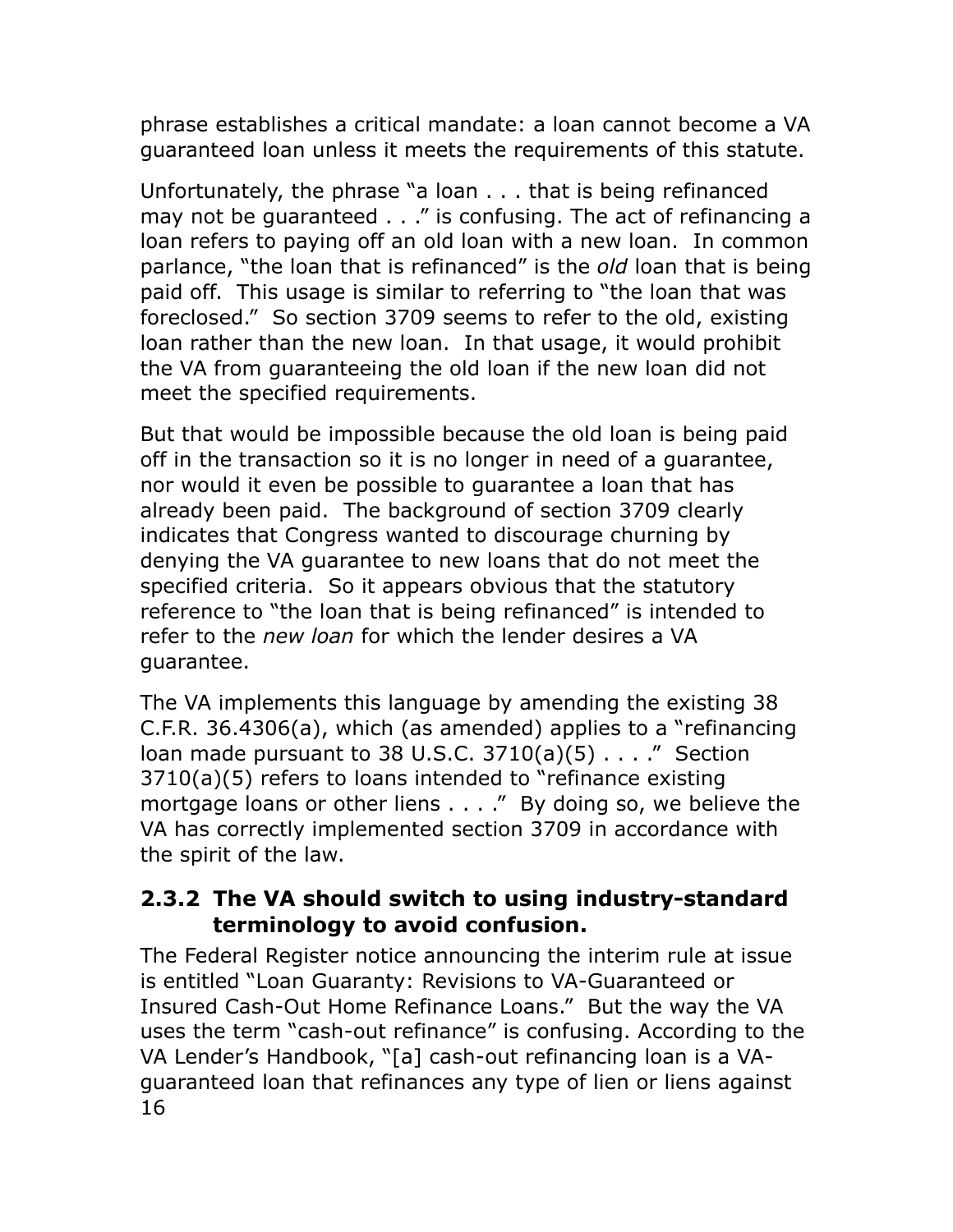the secured property." $32$  The VA uses the term to distinguish between fully-underwritten refinancing transactions and its streamlined refinancing product, called the "interest rate reduction refinance loan" (IRRRL) program.<sup>33</sup>

In contrast, for the rest of the mortgage industry, a cash-out refinancing loan is a mortgage that extends enough credit to pay off the old mortgage *plus* provides additional credit that the borrower can use for other purposes. Under the industrystandard definition, the hallmark of a cash-out refinancing transaction is that the amount of the new loan is larger than the payoff on the old loan (including any financed closing costs).  $34$ The excess is the "cash" referred to in the term "cash-out."

<sup>33</sup> *See* 83 Fed. Reg. at 64,459 ("Refinancing loans guaranteed or insured by VA have historically fallen into two broad categories: (i) Cash-out refinance loans (cash-outs) offered under 38 U.S.C. 3710(a)(5) and (a)(9) and (ii) interest rate reduction refinancing loans (IRRRLs) authorized under 38 U.S.C. 3710(a)(8) and  $(a)(11)$ .").

<sup>34</sup> *See, e.g.*, Freddie Mac Refinance Programs (Aug. 2018), available at http://www.freddiemac.com/learn/pdfs/uw/refinance.pdf (comparing "no cash-out" and "cash-out" refinance mortgages); LendingTree website, available at https://www.lendingtree.com/glossary/cash-outrefinancing/ (defining "cash-out refinancing" as "a refinance in which the new loan amount exceeds the total needed to pay off the existing mortgage. The difference goes to the borrower and can be used for any purpose."); Deborah Kearns, Cash-out refinance pros and cons (Feb. 9, 2016), available at

https://www.nerdwallet.com/blog/mortgages/refinance-cash-out/ ("A cash-out refinance replaces your existing mortgage with a new home loan for more than you owe on your house. The difference goes to you in cash and you can spend it on home improvements, debt consolidation or other financial needs. You must have equity built up in your house to use a cash-out refinance."); James Chen, Cash-Out Refinancing (Jan. 11, 2018), available at

17 https://www.investopedia.com/terms/c/cashout\_refinance.asp ("A cash-out refinance is a mortgage refinancing option where the new

 $\overline{a}$ <sup>32</sup> VA Pamphlet 26-7, Revised, Chapter 6 at page 6-17 (as of February 5, 2019).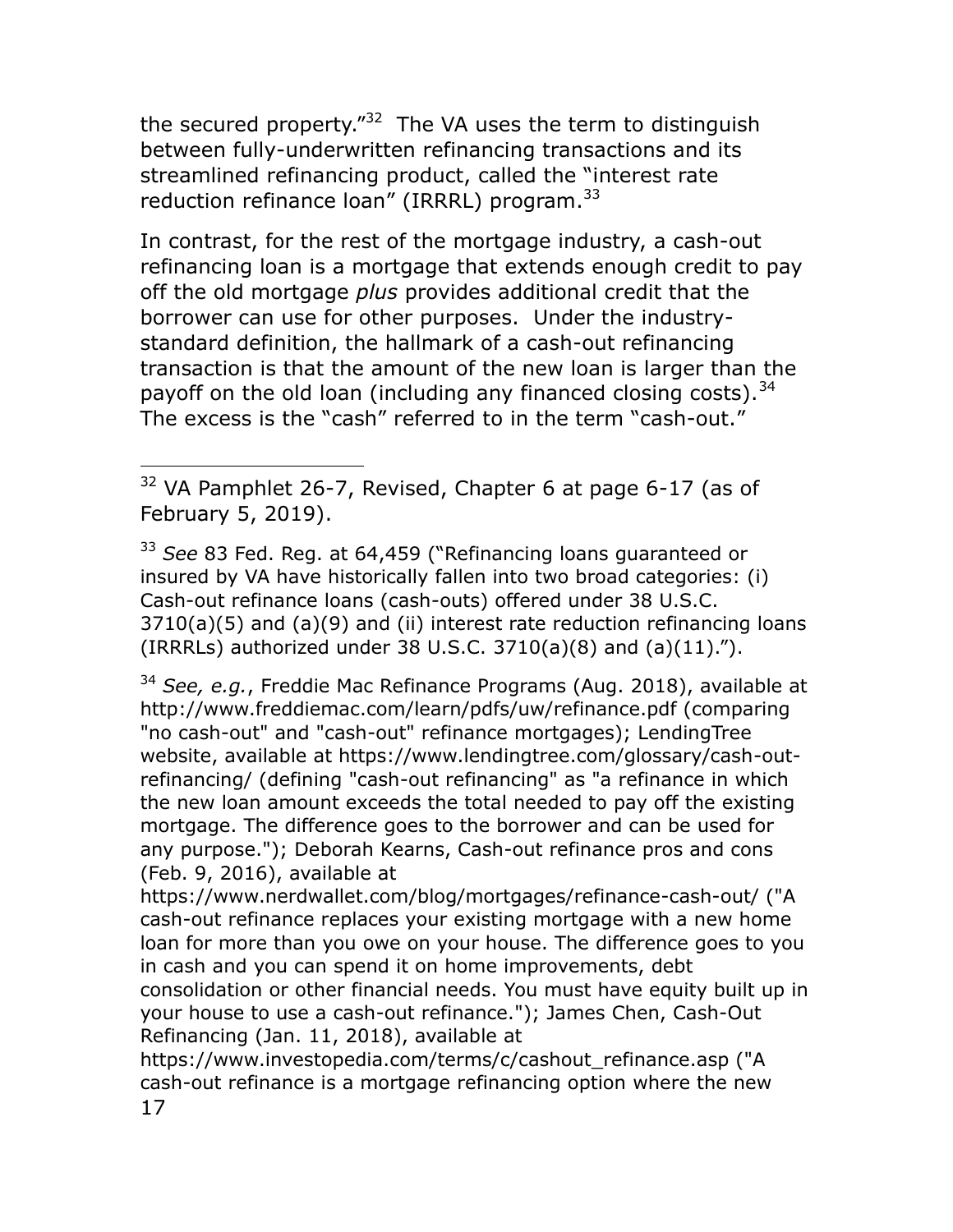The industry-standard definition is useful because it enables lenders and borrowers to easily distinguish between cash-out and other types of refinancing. For example, Freddie Mac and FHA describe their refinancing programs by referring to "cash-out" and "no cash out" loans.<sup>35</sup> Industry commentators have also referred to "cash-in" refinancing, which is putting cash into a transaction so the balance on the new loan is lower than the payoff amount of the old loan.<sup>36</sup>

In the VA"s Federal Register notice, the Department acknowledges the need to distinguish between different types of refinancing transactions based on the comparative size of the loans:

Based on the way Congress structured section 3709, VA-guaranteed or insured refinance loans are now effectively grouped into three categories: (i) IRRRLs,

mortgage is for a larger amount than the existing loan to convert home equity into cash."); Holden Lewis, Cash-out refinance: When is it a good option? (Mar. 19, 2018), available at

https://www.bankrate.com/finance/financial-literacy/when-is-cashout-refinancing-a-good-option--1.aspx ("A cash-out refinance is when you refinance your mortgage for more than you owe and take the difference in cash. It"s called a "cash-out refi" for short.").

<sup>35</sup> Freddie Mac Refinance Programs (Aug. 2018), available at http://www.freddiemac.com/learn/pdfs/uw/refinance.pdf (comparing "no cash-out" and "cash-out" refinance mortgages); FHA Handbook 4000.1 ("FHA insures several different types of refinance transactions: 1. Cash-out refinances are designed to pull equity out of the Property [and] 2. No cash-out refinances . . . .") FHA Handbook 4000.1 § II.A.1 at page 131 (eff. Sept. 14, 2015, last rev. Dec. 30, 2016).

<sup>36</sup> *See, e.g.,* Dina ElBoghdady, Wash. Post, Low rates drive 'cash-in' refinances, A.12 (Feb. 2, 2011); Jack Guttentag, The Mortgage Professor, Is Cash-in Refinancing For You? (Apr. 10, 2011) ("Cash-in refinancing means putting cash into a transaction by paying down the balance, as opposed to cash-out refinancing where you take cash out by increasing the balance"), available at [https://www.mtgprofessor.com/A%20](https://www.mtgprofessor.com/A%20-%20Refinance/is_cashin_refinancing_for_you.html)- [%20Refinance/is\\_cashin\\_refinancing\\_for\\_you.html](https://www.mtgprofessor.com/A%20-%20Refinance/is_cashin_refinancing_for_you.html).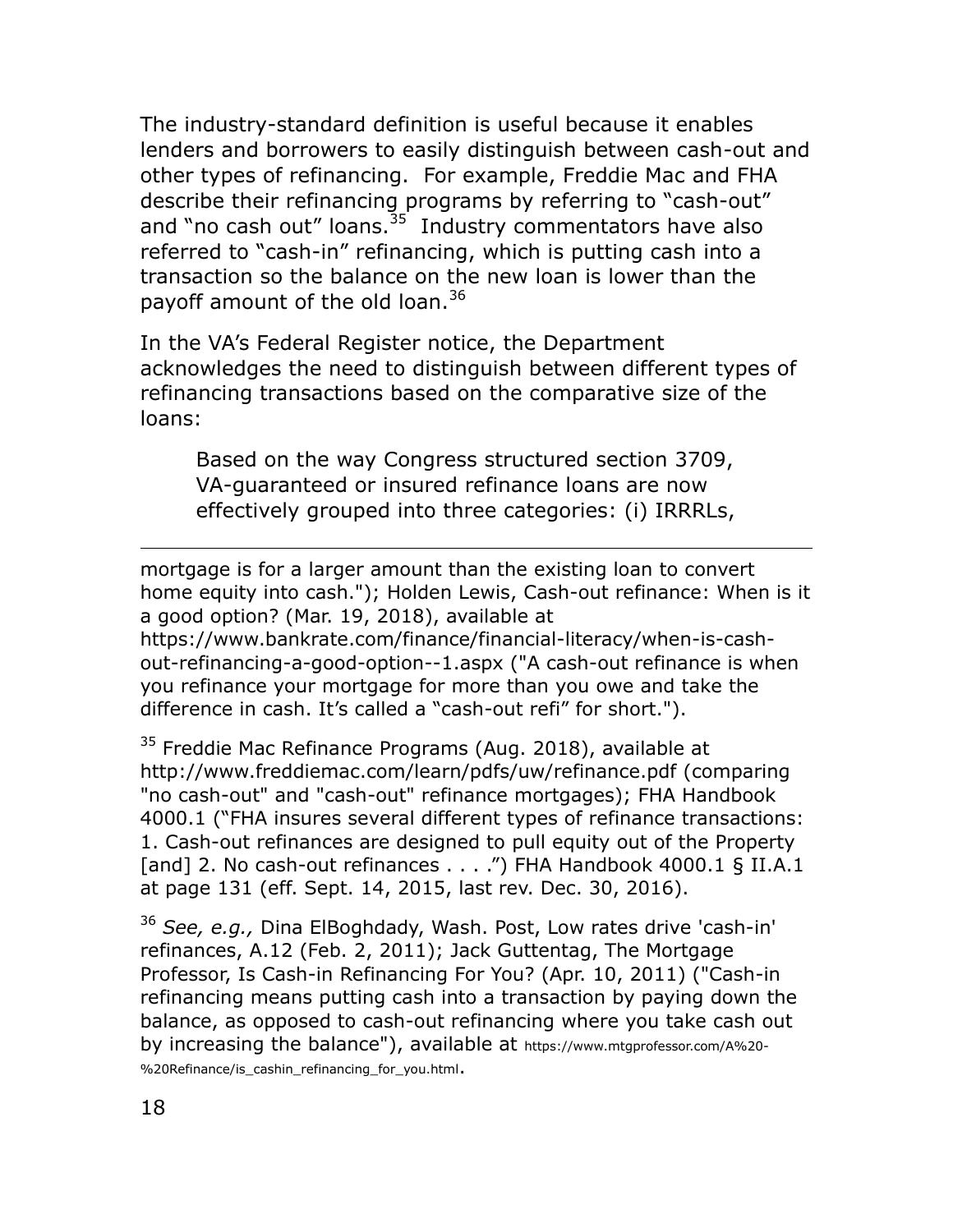(ii) cash-outs in which the amount of the principal for the new loan is equal to or less than the payoff amount on the refinanced loan (Type I Cash-Outs), and (iii) cash-outs in which the amount of the principal for the new loan is larger than the payoff amount of the refinanced loan (Type II Cash-Outs). (For ease of reference, VA is referring in this preamble to the types of refinancing loans as IRRRLs, Type I Cash-Outs, and Type II Cash-Outs, respectively.<sup>37</sup>

But the distinctions and terminology chosen by the VA still do not match industry standards, and create the risk of confusion. We recommend that the VA adopt the widely accepted industry standard terminology as follows:

- No cash-out loans: the VA's IRRRL program is one type of no cash-out loan, but this category would also include fully underwritten Type I Cash-Outs if the principal amount of the new loan is equal to the payoff amount of the old loan.
- Cash-out loans: this category would consist of what the VA currently refers to as Type II Cash-Outs, i.e. cash-outs in which the amount of the principal for the new loan is larger than the payoff amount of the refinanced loan.
- Cash-in loans: this category would include Type I Cash-Outs where the principal amount of the new loan is *less than* the payoff amount of the old loan.

The mortgage industry"s standard terminology is more descriptive and easier to understand. Adopting it would eliminate the risk of confusion and make it easier for veterans and lenders to discuss the difference between different loan products.

### <span id="page-21-0"></span>**2.3.3 The VA should amend the interim rule to clarify that it does not apply to the IRRRL program.**

The plain language of section 3709 and the interim rule can be interpreted as applying to loans made under the VA"s IRRRL

 $\overline{a}$  $37$  83 Fed. Reg. at 64,459.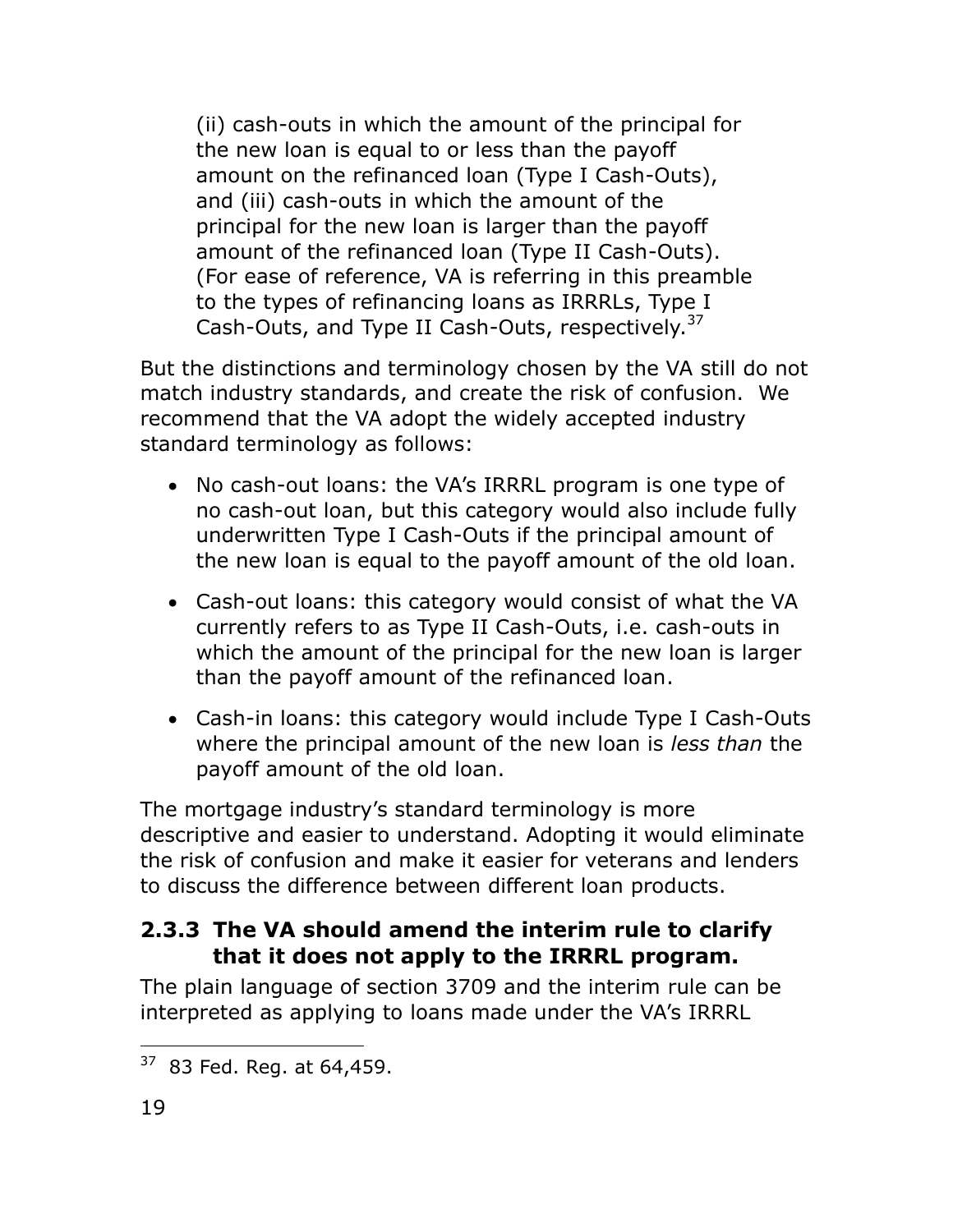program. It is likely that Congress intended to apply the new statute to IRRRLs as part of its goal to reduce loan churning. And the VA agrees that paragraphs 3709(a)-(c) apply to IRRRLs. $^{38}$ 

But it is less clear whether the interim rule applies to IRRRLs. The first sentence of the rule says it applies to "refinancing loan[s] made pursuant to 38 U.S.C. 3710(a)(5)  $\ldots$  ."<sup>39</sup> Paragraph 3710(a)(5) refers to loans to "refinance existing mortgage loans" on a veteran's dwelling. That clearly includes IRRRLs. But paragraph 3710(a)(8) authorizes the IRRRL program; the interim rule does not mention paragraph 3710(a)(8); and the Code of Federal Regulations has a separate section dedicated to IRRRLs.<sup>40</sup>

The VA states that it will address section 3709's impact on IRRRLs in a separate rulemaking. $41$  That most likely means that the newly amended rule (38 C.F.R.§ 36.4306) does not apply to IRRRLs. But, because the plain text of the rule can be read to include IRRRLs, the VA should amend it to clarify that it does not do so.

<sup>38</sup> *Id.* at 64,460 ("VA understands subsections (a) through (c) to apply to IRRRLs and Type I Cash-Outs").

 $39$  38 C.F.R. § 36.4306(a) (as amended).

 $40$  38 C.F.R. § 36.4223 (as amended).

 $41$  83 Fed. Reg. at 64,460 ("VA is not addressing section 3709's impact on IRRRLs, but plans to do so in a separate rulemaking.").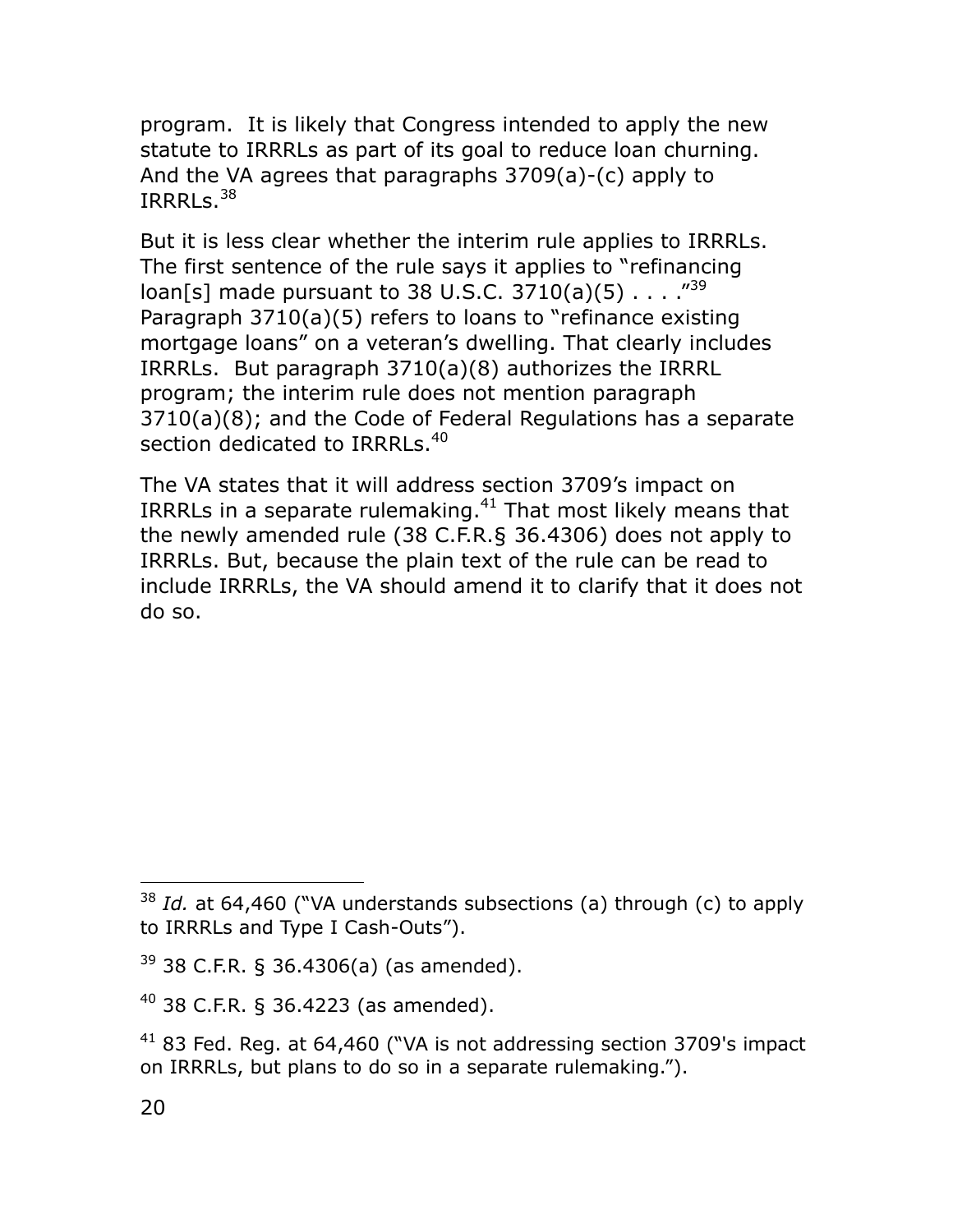## **APPENDIX: The three categories of refinancing transactions and the requirements that apply to them**

This appendix summarizes the three categories of refinancing transactions created by the newly amended 38 C.F.R. § 36.4306 and briefly lists the restrictions applied to them.

#### **Refinancing an old VA loan with a new VA loan where the amount of the new loan is less than or equal to the payoff on the old loan.**

This category includes new loans that meet the following two criteria:

- They refinance an old VA loan with a new VA loan, and
- The amount of the new loan is less than or equal to the payoff amount for the old loan.

Using the VA"s terminology, these are Type I Cash-Outs. Using industry-standard terminology, this category consists of cash-in and no-cash-out loans.

Under the interim rule, these transactions must meet the following requirements or the new loan will not be guaranteed:

- The transaction must the recoupment test. Notably, the recoupment test also satisfies the net benefit test for this category of loans by reducing the borrower"s monthly payment.
- The old loan must be sufficiently seasoned.
- If the old loan has a fixed interest rate, the new loan must sufficiently reduce the interest rate. According to the rule, if the new loan has an adjustable rate, any discount points must meet additional requirements. Notably, the discount point restrictions only apply when the old loan has a fixed rate and the new loan has an adjustable rate. Nor are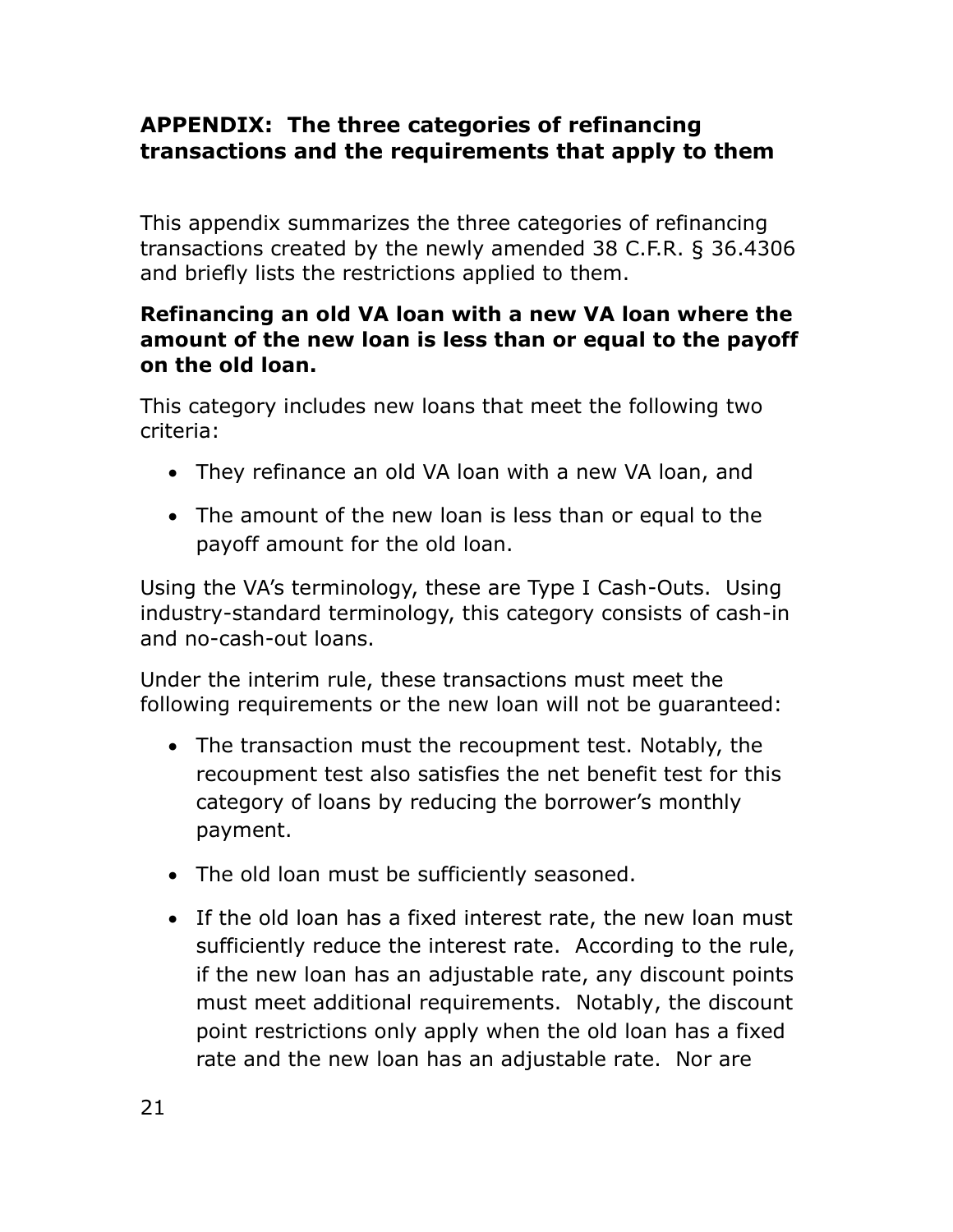there any rate or discount point restrictions when the old loan has an adjustable rate. These are flaws that we discuss further in §§ [2.2.4](#page-15-0) and [2.2.5.](#page-17-0)

### **Refinancing an old VA loan with a new VA loan and the amount of the new loan is greater than the payoff on the old loan.**

This category covers new loans that meet the following two criteria:

- They refinance an old VA loan with a new VA loan, and
- The amount of the new loan is greater than the payoff on the old loan.

Using the VA's terminology, these are Type II Cash-Outs. Using industry-standard terminology, this category consists of cash-out refinance loans.

Under the interim rule, these transactions must meet the following transactions or the new loan will not be guaranteed:

- The same seasoning test applies.
- The same interest rate restrictions apply.
- Unlike the loans in the previous category, these loans must pass the net tangible benefit test.
- But loans in this category are not subject to the recoupment test.

### **Refinancing old Non-VA loans with new VA loans.**

This final category is much broader, including all VA loans that refinance existing non-VA loans. For these transactions, it does not matter whether the new loan amount is more or less than the payoff on the old loan. The requirements are the same regardless of the loan amount. In the VA"s terminology, these are Type I and Type II Cash-Outs. Using industry-standard terminology, this